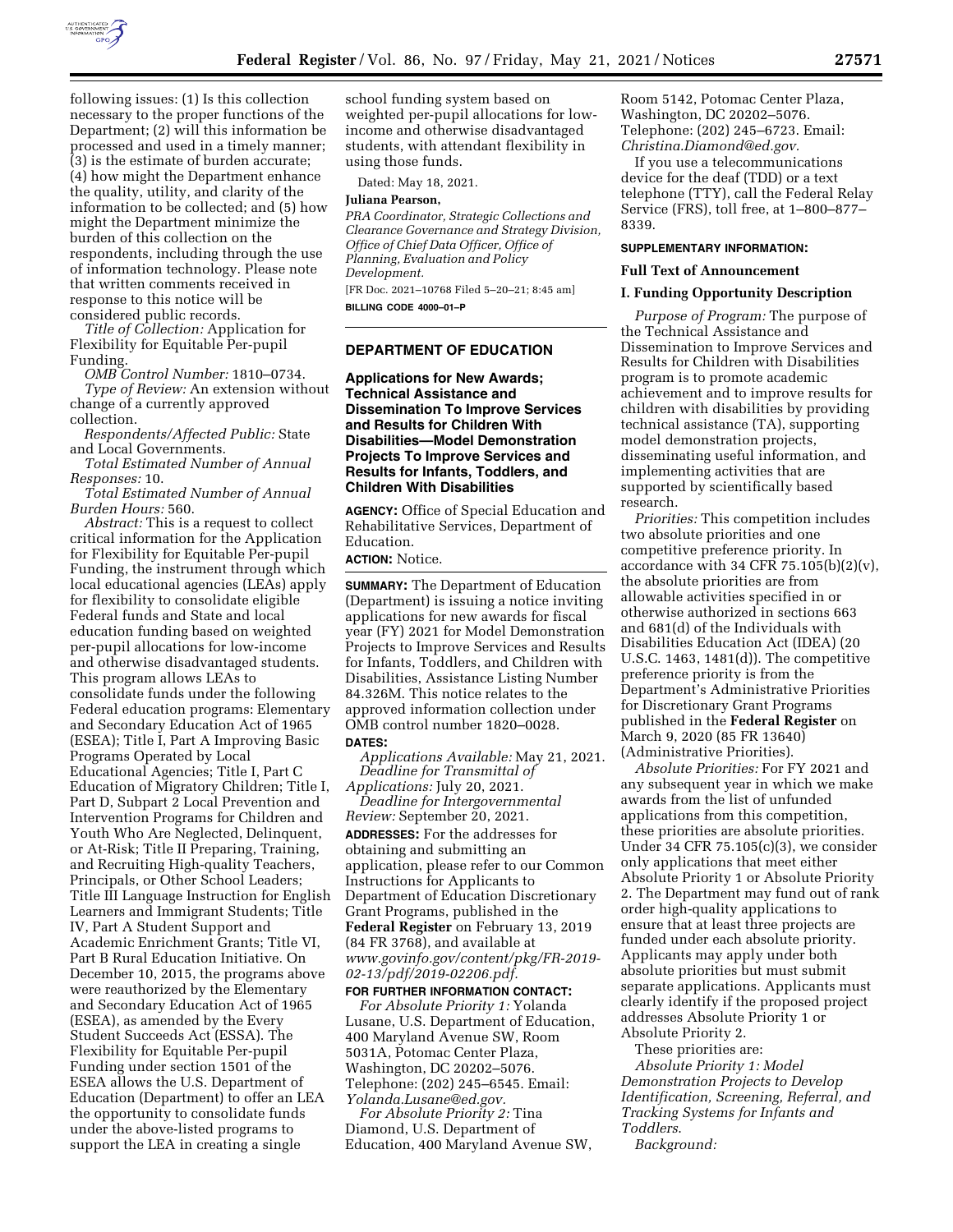Model demonstrations to improve early intervention, educational, or transitional results for children with disabilities and their families have been authorized under the IDEA since the law's inception. For the purposes of this priority, a model is a set of existing evidence-based practices,<sup>1</sup> including interventions and implementation strategies (*i.e.,* core model components), that research suggests will improve outcomes for children, families, personnel,2 administrators, or systems, when implemented with fidelity. Model demonstrations involve investigating the degree to which a given model can be implemented and sustained in realworld settings, by staff employed in those settings, while achieving outcomes similar to those attained under research conditions.

IDEA Part C requires States to have a comprehensive child find system in place so that all infants and toddlers with disabilities in the State who are eligible for early intervention services are identified, located, and evaluated (34 CFR 303.302). The comprehensive child find system must be coordinated with other State agencies who serve young children and must focus on early identification of infants and toddlers with disabilities and those at risk for developmental delays. And it must include a system for making referrals to appropriately identify infants and toddlers with disabilities who need early intervention services. There is a strong evidence base demonstrating that the earlier infants and toddlers with, and at risk for, disabilities are identified and served, the better the outcomes for the child, the family, and the educational and social systems that serve them (McCoy et al., 2017). Missed opportunities within the child find system can have short- and long-term effects. Infants and toddlers who are not expeditiously identified may not receive services critical to helping meet developmental milestones in a timely manner, resulting in a delay or absence of foundational skills needed for later academic success.

While States receiving funding under IDEA Part C are required to have a comprehensive child find system in place, data suggest that these systems are not being implemented as effectively or equitably as they should be. Recent IDEA section 618 (20 U.S.C. 1418) child count data for IDEA Part C showed that nationally 3.48 percent of infants and toddlers are receiving services under IDEA, but the percentage of infants and toddlers served varies across States from 0.85 percent to 10.05 percent. Early childhood professionals argue that the percentage of infants and toddlers served by some States under IDEA Part C is too low, considering that the prevalence of developmental delays has been estimated at 13 percent for young children (Rosenberg et al., 2008) and that approximately 14 percent of schoolage children with disabilities are served under IDEA Part B.

Many developmental concerns, delays, and disabilities can be identified early, from birth through age two. However, when delays and disabilities are identified at later ages, interventions can become less effective and more costly over time. Studies show, for example, that despite signs often being present by 12–18 months of age, the typical age of diagnosis for autism spectrum disorder is 4 years of age (Centers for Disease Control and Prevention, 2020). In addition, there are groups of children that are less likely to be identified, located, and evaluated for IDEA Part C. The IDEA section 618 child count data collection show that American Indian or Alaska Native, Asian, and Black or African American infants and toddlers are less likely than those in other racial/ethnic groups to be identified and served under IDEA Part C. Results of a study by Feinberg et al. (2011) showed that at 24 months of age, Black children were 5 times less likely to receive IDEA Part C services than white children.

Of particular concern are infants and toddlers who reside in underserved communities and may lack access to quality child care and experience barriers to accessing routine medical care, which can negatively impact developmental screening and referrals, as screenings are typically conducted by pediatricians and in early childhood programs. Infants and toddlers especially vulnerable to developmental or behavioral issues are those negatively affected by the social determinants of health and other adverse childhood or family experiences such as poverty, racism, and toxic stress, including exposure to abuse, neglect, parental drug or alcohol use, and foster care (Lipkin & Macias, 2020). There are data

that suggest, however, that more vulnerable children, such as those in the child welfare system or in Early Head Start, are underrepresented in receiving IDEA Part C services (Rosenberg et al., 2013). The novel coronavirus 2019 (COVID–19) pandemic has added to the difficulty of implementing an effective and equitable comprehensive child find system. State IDEA Part C early intervention systems reported a significant drop in the number of infants and toddlers being referred to their programs (IDEA Infant and Toddler Coordinators Association, 2021).

For State IDEA Part C systems to meet the mandate for comprehensive child find systems, they need to engage in evidence-based approaches and models to equitably identify, locate, and evaluate infants and toddlers with disabilities. Components of evidencebased models include robust identification, developmental screening, referral, and tracking systems. Such models should include systematic developmental screening with standardized screeners for all young children at critical ages. Screening results should be shared across service sectors, and families referred to, and supported in following up with, other systems if there is a developmental concern. Families should be monitored to make sure their infants and toddlers are getting the services and supports that they need to thrive. Evidence-based models should also include State and local infrastructure to support collaboration across agencies and to examine their data to understand, based on the eligibility criteria for IDEA Part C, how many infants and toddlers should be enrolled in services versus are enrolled and which groups of underserved infants and toddlers should be targeted for more focused outreach to address equity concerns.

While evidence-based components of child find systems exist within IDEA Part C systems, model demonstration projects are needed to further refine the key components of child find systems and demonstrate how to bring together identification, screening, referral, and tracking practices to serve infants and toddlers with disabilities and those at risk for developmental delays more effectively and equitably. These model demonstration projects will also identify specific implementation strategies and the system supports needed to implement the models in high-need communities to address especially vulnerable infants and toddlers affected by the social determinants of health and adverse childhood or family experiences. These system supports will include how aspects of the models can

<sup>1</sup>For purposes of this priority, ''evidence-based'' means the proposed project component is supported by promising evidence, which is evidence of the effectiveness of a key project component in improving a ''relevant outcome'' (as defined in 34 CFR 77.1), based on a relevant finding from one of the sources identified under ''promising evidence'' in 34 CFR 77.1.

<sup>2</sup>As defined by section 651(b) of IDEA, the term ''personnel'' means special education teachers, regular education teachers, principals, administrators, related services personnel, paraprofessionals, and early intervention personnel serving infants, toddlers, preschoolers, or children with disabilities, except where a particular category of personnel, such as related services personnel, is identified.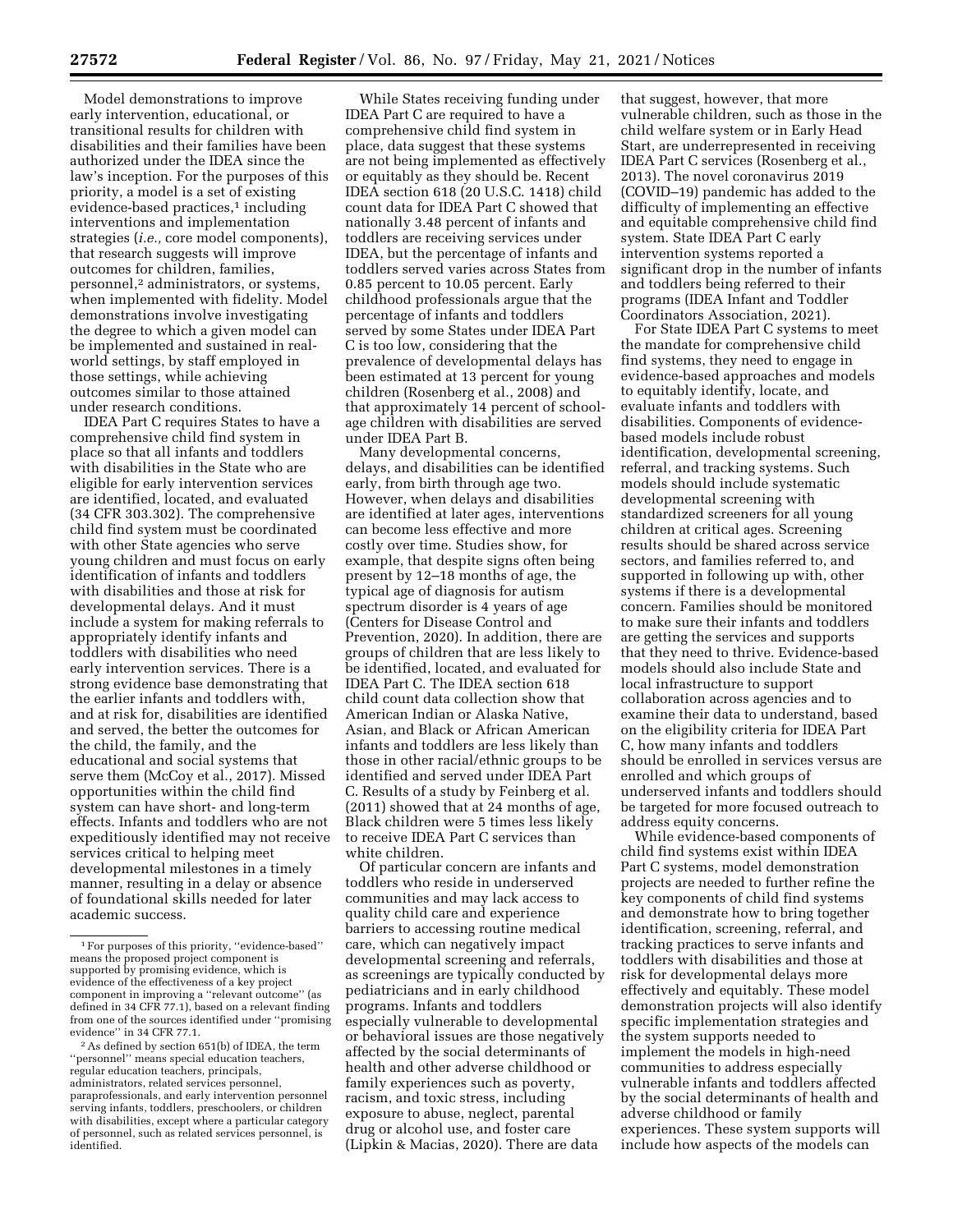be delivered remotely, creating efficiencies, and building community capacity to implement a comprehensive child find system.

*Priority:* 

The purpose of this priority is to fund three cooperative agreements to establish and operate evidence-based model demonstration projects. The models must implement identification, screening, referral, and tracking systems across health, early care and education, and social service systems that serve and support infants and toddlers and their families within a local community.

The models must address the infrastructure (*e.g.,* implementation teams, data systems) and ongoing supports needed to foster the development, implementation, and evaluation of identification, screening, referral, and tracking systems that effectively serve infants and toddlers with, and at risk for, disabilities and their families within a local community.

The models must demonstrate methods for identifying evidence-based strategies, to be delivered both in-person and remotely, for equitably identifying, screening, referring, and tracking infants and toddlers with, and those at risk for, disabilities within local communities to ensure a focused outreach to typically underserved families and especially vulnerable infants and toddlers affected by social determinants of health and adverse childhood or family experiences.

The models must capture information about challenges to implementation and determine what system supports may assist in meeting those challenges. Additionally, the models must use State and local data, including identification, referral, and tracking data, to provide information about how agencies within a community are collaborating to implement the model and how the implementation is impacting child find services under IDEA Part C. Specifically, the models must use data to examine how many infants and toddlers should be enrolled in IDEA Part C services versus are enrolled within a community. The models must also examine their impact on how families with infants and toddlers with disabilities are able to access other service delivery systems. The model demonstration projects must assess how models can—

• Improve the capacity of local systems to use evidence-based practices, both in-person and remotely, to equitably identify, screen, refer, and track infants and toddlers with, and at risk for, disabilities;

• Improve the infrastructure of local systems to increase equitable and

appropriate referrals to Part C at younger ages;

• Improve collaboration across local programs and systems so that infants and toddlers with, or at risk for, disabilities are connected to appropriate high-quality services that result in improved outcomes for children and families within the community; and

• Improve the understanding of how local systems reduce barriers to, and support, the effective and equitable implementation of aspects of the model.

Applicants must propose models that meet the following requirements:

(a) The model's core intervention components must include—

(1) Identification, screening, referral, and tracking practices that are evidencebased;

(2) Procedures to accurately record the number of infants and toddlers with disabilities that are identified, screened, referred, and tracked to compare to the number that should be identified, screened, referred, and tracked based on State and local data for the community being served;

(3) Procedures for building collaboration and agreements between health, early care and education, and social service systems that serve and support infants and toddlers with disabilities and their families within the community;

(4) Methods for implementing equitable identification, screening, referral, and tracking practices across systems;

(5) Strategies for identifying typically underserved families and vulnerable infants and toddlers such as those impacted by social determinants of health and other adverse childhood or family experiences such as poverty, racism, and toxic stress, including exposure to abuse, neglect, parental drug or alcohol use, or homelessness; those who are part of the child welfare system or a ward of the State; and those who do not have a medical home or access to child care;

(6) Methods for measuring the impact of the model, including fidelity measures on the implementation of the practices, data on services being accessed by infants and toddlers with disabilities and their families, data on timeliness and appropriateness of referrals to IDEA Part C, data on the demographics of infants and toddlers referred to IDEA Part C; and child and family outcomes in the community; 3

(7) Measures of the model's social validity, *i.e.,* measures of system administrators, personnel, and families' satisfaction with the model components, processes, and outcomes;

(8) Procedures to refine the model based on the ongoing fidelity measures on the implementation of the practices, the data collected on which infants and toddlers and their families are accessing services and which services they are or are not accessing, and child and family outcomes in the community; and

(9) Procedures to share data across systems within the community and at the State level so that the data can be used to remove barriers to, and support the implementation and sustainability of, the identification, screening, referral, and tracking systems.

(b) The model's core implementation components must include—

(1) Criteria and strategies for selecting<sup>4</sup> and recruiting sites, which include the health, early care and education, and social service systems in a local community, including approaches to introducing the model to, and promoting the model among, site participants.5 Applicants are encouraged to choose sites in a variety of communities (*e.g.,* urban, rural, suburban) that are comprised of typically underserved families and vulnerable populations of infants and toddlers (*e.g.,* those impacted by social

4For factors to consider when selecting model demonstration sites, the applicant should refer to *Assessing Sites for Model Demonstration: Lessons Learned for OSEP Grantees* at *mdcc.sri.com/ documents/MDCC*\_*Site*\_*Assessment*\_*Brief*\_*09-30- 11.pdf.* The document also contains a site assessment tool.

5For factors to consider when preparing for model demonstration implementation, the applicant should refer to *Preparing for Model Demonstration Implementation* at *mdcc.sri.com/ documents/MDCC*\_*PreparationStage*\_*Brief*\_ *Apr2013.pdf.* 

<sup>3</sup>Applicants must ensure the confidentiality of individual student data, consistent with the Confidentiality of Information regulations under both Part B and Part C of IDEA. These are codified for IDEA Part C in 34 CFR 303.400–303.417 and for IDEA Part B in 34 CFR 300.610–300.627. The IDEA

Part B and C confidentiality regulations, respectively, incorporate different definitions, requirements, and exceptions than those under section 444 of the General Education Provisions Act (20 U.S.C. 1232g), commonly known as the ''Family Educational Rights and Privacy Act'' (FERPA). The IDEA regulations also include several provisions that are specifically related to infants, toddlers, and children with disabilities receiving services under IDEA and provide protections and other requirements beyond the FERPA regulations. Therefore, examining the IDEA requirements first is the most effective and efficient way to meet the confidentiality requirements of both IDEA and FERPA for children with disabilities. Applicants should also be aware of State laws or regulations concerning the confidentiality of individual records. See *studentprivacy.ed.gov/resources/ ferpaidea-cross-walk* and *[https://](https://studentprivacy.ed.gov/resources/understanding-confidentiality-requirements-applicable-idea-early-childhood-programs-faq) [studentprivacy.ed.gov/resources/understanding](https://studentprivacy.ed.gov/resources/understanding-confidentiality-requirements-applicable-idea-early-childhood-programs-faq)[confidentiality-requirements-applicable-idea-early](https://studentprivacy.ed.gov/resources/understanding-confidentiality-requirements-applicable-idea-early-childhood-programs-faq)[childhood-programs-faq.](https://studentprivacy.ed.gov/resources/understanding-confidentiality-requirements-applicable-idea-early-childhood-programs-faq)* Questions regarding IDEA confidentiality regulations can be directed to the OSEP State contact and questions regarding FERPA can be directed to the Student Privacy Policy Office (SPPO) at *[https://studentprivacy.ed.gov/contact.](https://studentprivacy.ed.gov/contact)*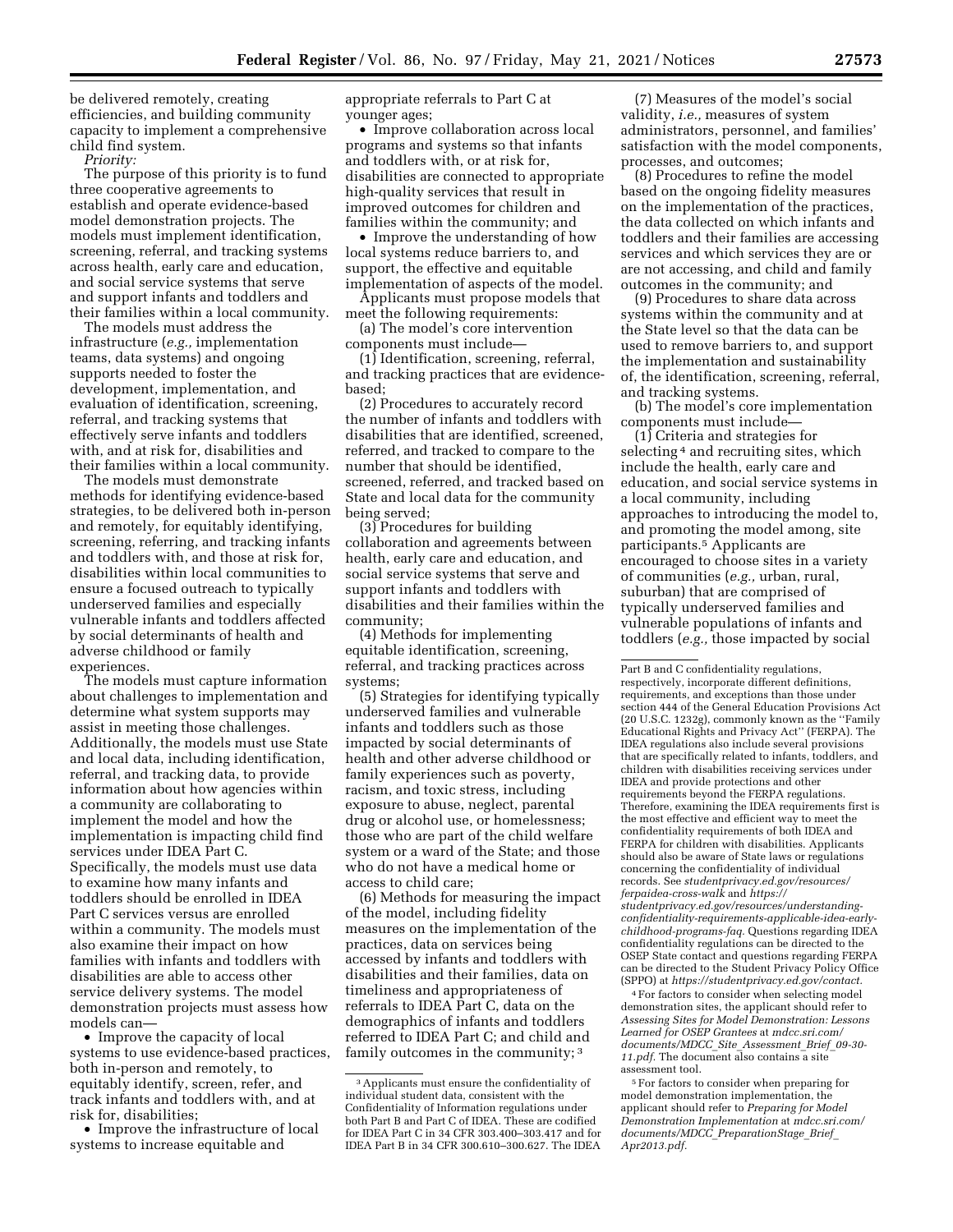determinants of health and other adverse childhood or family experiences such as poverty, racism, and toxic stress, including exposure to abuse, neglect, parental drug or alcohol use, or homelessness; those who are part of the child welfare system or a ward of the State; and those who do not have a

medical home or access to child care); (2) A lag site implementation design, which allows for model development and refinement at the first site in year one of the project period, with sites two and three implementing a revised model based on data from the first site beginning in subsequent project years;

(3) A professional development component that includes a strategy to work with administrators and personnel, to enable sites to implement the identification, screening, referral, and tracking model with fidelity; and

(4) Measures of the results of the professional development required by paragraph (b)(3) of this section.

(c) The core strategies for sustaining the model must include—

(1) Procedures and materials that permit current and future site-based staff to replicate or appropriately tailor and sustain the model at any site; 6

(2) Guidelines and procedures to—

(i) Help administrators support equitable identification, screening, referral, and tracking systems;

(ii) Determine the identification, screening, referral, and tracking practices that can be delivered remotely;

(iii) Establish collaboration agreements among agencies and systems;

(iv) Collect and analyze data to identify typically underserved families and vulnerable populations of infants and toddlers within communities and examine IDEA Part C child find practices;

(v) Provide a continuum of child and family support services across health, early care and education, and social service systems; and

(vi) Collect data regarding the connection among identification, screening, referral, and tracking strategies used, the fidelity of the implementation of practices, the services delivered, and child and family outcomes; and communicate regularly about the data at the local and State levels;

(3) Strategies for the grantee to develop a manual, toolkit, and other

resources for disseminating information on the final version of the model by the end of the grant period, such as developing easily accessible online products that specify model core components critical for improving outcomes, professional development materials, fidelity measures, key outcomes from the model (*e.g.,* increases in the equity of referrals), and implementation procedures for disseminating the model and its components; and

(4) Strategies for the grantee to assist State and local health, early care and education, and social service systems within the State to scale up a model and its components.

To be considered for funding under this absolute priority, applicants must meet the requirements contained in this priority.

*Application Requirements:*  An applicant must include in its application—

(a) A detailed review of the literature addressing the proposed evidence-based model or its implementation components and the proposed processes to improve equitable identification, screening, referral, and tracking systems within a site;

(b) A logic model 7 that depicts, at a minimum, the goals, activities, outputs, and outcomes (described in paragraph (a) under the heading *Priority*) of the proposed model demonstration project.

*Note:* The following websites provide resources for constructing logic models: *[www.osepideasthatwork.org/logicModel](http://www.osepideasthatwork.org/logicModel)*  and *[www.osepideasthatwork.org/](https://www.osepideasthatwork.org/resources-grantees/program-areas/ta-ta/tad-project-logic-model-and-conceptual-framework)  [resources-grantees/program-areas/ta-ta/](https://www.osepideasthatwork.org/resources-grantees/program-areas/ta-ta/tad-project-logic-model-and-conceptual-framework)  [tad-project-logic-model-and-conceptual](https://www.osepideasthatwork.org/resources-grantees/program-areas/ta-ta/tad-project-logic-model-and-conceptual-framework)[framework;](https://www.osepideasthatwork.org/resources-grantees/program-areas/ta-ta/tad-project-logic-model-and-conceptual-framework)* 

(c) A description of the activities and measures to be incorporated into the proposed model demonstration project (*i.e.,* the project design) to develop equitable identification, screening, referral, and tracking systems, including a timeline of how and when the components are introduced within the model. A detailed and complete description must include the following:

(1) Each of the identification, screening, referral, and tracking system components.

(2) The existing and proposed measures of fidelity of the implementation of evidence-based identification, screening, referral, and tracking practices; services being accessed by infants and toddlers with disabilities and their families; timeliness and appropriateness of referrals to IDEA Part C; demographics of infants and toddlers referred to IDEA Part C; and child and family outcomes in the community, as well as social validity measures. The measures must be described as completely as possible, referenced as appropriate, and included, when available, in Appendix A.

(3) Each of the implementation components, including, at a minimum, those listed under paragraph (b) under the heading *Priority.* The existing or proposed implementation fidelity measures must be described as completely as possible, referenced as appropriate, and included, when available, in Appendix A. In addition, this description must include—

(i) Demographics (*e.g.,* race and ethnicity, social economic status, primary home language) of the families of infants and toddlers with disabilities, including the health, early care and education, and social services that they receive, who live within the local communities that have been identified and successfully recruited as implementation sites for the purposes of this application using the selection and recruitment strategies described in paragraph (b)(1) under the heading *Priority*;

*Note:* Applicants are encouraged to identify, to the extent possible, the sites willing to participate in the applicant's model demonstration. Final site selection will be determined in consultation with the Office of Special Education Programs (OSEP) project officer following the kick-off meeting described in paragraph (f)(1) of these application requirements; and

(ii) The lag site implementation design for implementation consistent with the requirements in paragraph (b)(2) under the heading *Priority.* 

(4) Each of the strategies to promote sustaining and replicating the model, including, at a minimum, those listed under paragraph (c) under the heading *Priority.* 

(5) The cost of the fully developed model and its implementation, including the resources used by the model as well as their actual or estimated costs.8

(d) A description of the evaluation activities and measures to be incorporated into the proposed model demonstration project. A detailed and complete description must include—

<sup>6</sup>For a guide on documenting model demonstration sustainment and replication, the applicant should refer to *Planning for Replication and Dissemination From the Start: Guidelines for Model Demonstration Projects (Revised)* at *mdcc.sri.com/documents/MDCC*\_*ReplicationBrief*\_ *SEP2015.pdf.* 

<sup>7</sup> *Logic model* (also referred to as a theory of action) means a framework that identifies key project components of the proposed project (*i.e.,* the active ''ingredients'' that are hypothesized to be critical to achieving the relevant outcomes) and describes the theoretical and operational relationships among the key project components and relevant outcomes.

<sup>8</sup>See the *IES Cost Analysis Starter Kit* at *[https://](https://ies.ed.gov/seer/cost_analysis.asp) [ies.ed.gov/seer/cost](https://ies.ed.gov/seer/cost_analysis.asp)*\_*analysis.asp.*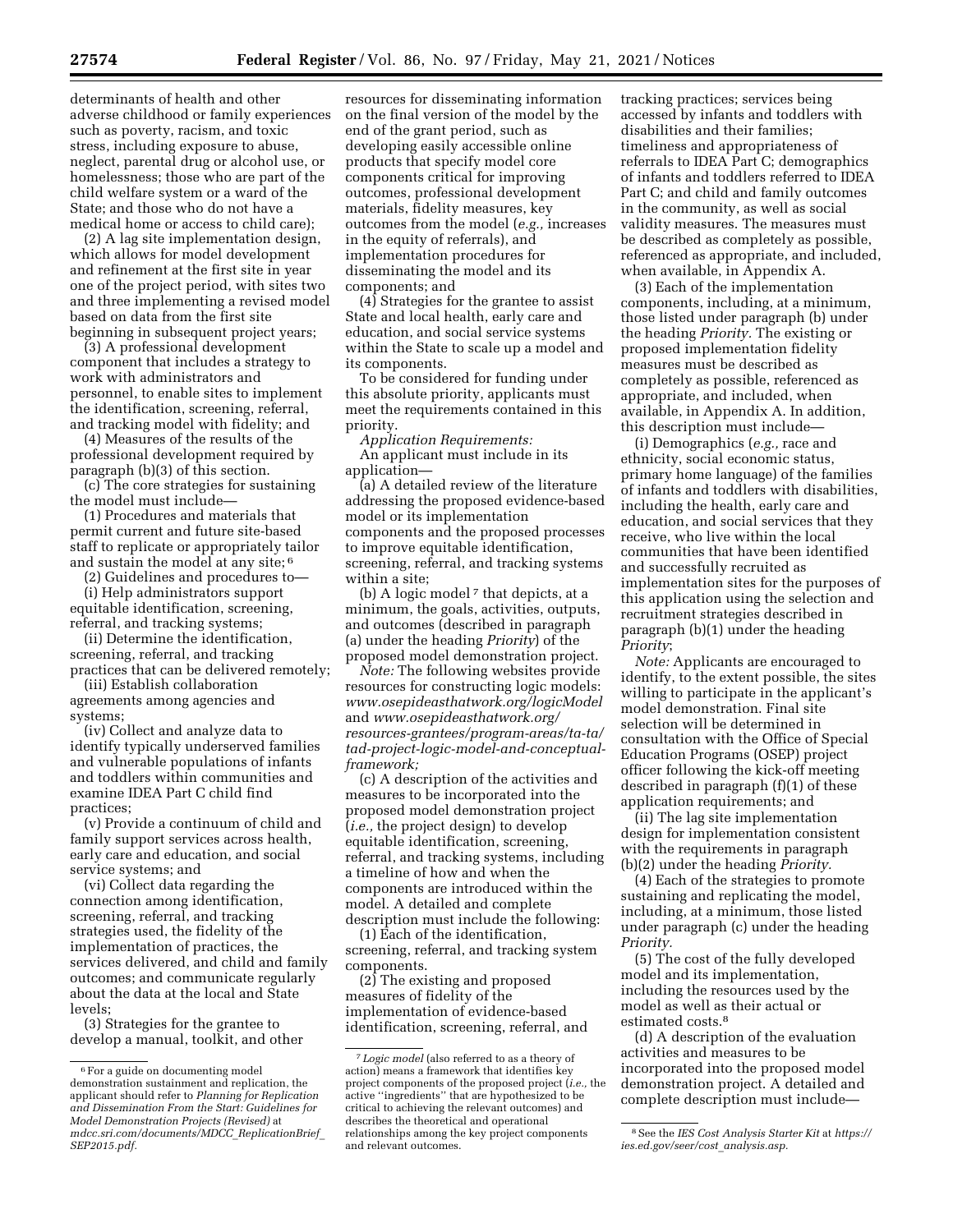(1) A formative evaluation plan, consistent with the project's logic model, that includes evaluation questions, sources of data, a timeline for data collection, and analysis plans. The plan must show how the outcome data (*e.g.,* child, family, or systems measures, social validity) and implementation data (*e.g.,* fidelity, effectiveness of professional development activities) will be used separately or in combination to improve the project during the performance period. These data will be reported in the annual performance report (APR). The plan also must outline how these data will be reviewed by project staff, when they will be reviewed, and how they will be used during the course of the project to adjust the model or its implementation to increase the model's usefulness, generalizability, and potential for sustainability; and

(2) A summative evaluation plan, including a timeline, to collect and analyze data on changes to child, family, or system outcomes over time or relative to comparison groups that can be reasonably attributable to project activities. The plan must show how the child, family, or system outcome and implementation data collected by the project will be used separately or in combination to demonstrate the promise of the model.

(e) A plan to disseminate the results of the project, including the findings that show the model had a beneficial effect on outcomes, the final version of the implemented model, and its associated products (such as curricula, professional development materials, implementation procedures, measures and assessments, guides, and toolkits). The dissemination plan must include the audiences who would most likely benefit from implementing the model and detailed strategies for reaching these audiences. In disseminating the results of the project, grantees must, at a minimum: Collaborate with OSEPfunded TA centers, publish in research and practitioner journals, and present at meetings of professional associations. Grantees may also consider collaborating with personnel preparation programs and OSEP-funded State Personnel Development Grant projects; providing webinars, training sessions, or workshops to State and local agencies; and engaging with other federally funded TA centers, such as Head Start Training and Technical Assistance Centers, research and development centers, research networks, or Regional Educational Laboratories.

(f) A budget for attendance at the following:

(1) A one and one-half day kick-off meeting to be held in Washington, DC, or virtually, after receipt of the award.

(2) A three-day project directors' conference in Washington, DC, or virtually, occurring twice during the project performance period.

(3) Four travel days spread across years two through four of the project period to attend planning meetings, Department briefings, Departmentsponsored conferences, and other meetings, as requested by OSEP, to be held in Washington, DC, or virtually. *Other Project Activities:* 

To meet the requirements of this priority, each project, at a minimum, must—

(a) Communicate and collaborate on an ongoing basis with other Departmentfunded projects, consistent with paragraph (e) under the heading *Application Requirements;* 

(b) Maintain ongoing telephone and email communication with the OSEP project officer and the other model demonstration projects funded under this priority;

(c) Provide information annually using a template that captures descriptive data on project site selection and the process of implementing the model in the sites.

*Note:* The following website provides more information about implementation research: *[http://nirn.fpg.unc.edu/learn](http://nirn.fpg.unc.edu/learn-implementation)[implementation](http://nirn.fpg.unc.edu/learn-implementation).* 

(d) If the project maintains a website, include relevant information about the model, the intervention, and the demonstration activities and ensure that the website meets government- or industry-recognized standards for accessibility; and

(e) Ensure that annual progress toward meeting project goals is posted on the project website.

#### *Fifth Year of Project*

The Secretary may extend a project one year beyond the initial 48 months to disseminate the results of the project if the grantee is achieving the intended outcomes of the project (as demonstrated by data gathered as part of the project evaluation) and making a positive contribution to identifying the system supports needed to implement the model. Each applicant must include in its application a plan for the full 60 month period. The fifth year must be budgeted at \$100,000. In deciding whether to continue funding the project for the fifth year, the Secretary will consider the requirements of 34 CFR 75.253(a), including—

(a) The recommendations of a review team consisting of the OSEP project officer and other experts selected by the Secretary. This review will be held during the first half of the fourth year of the project period;

(b) The success and timeliness with which the requirements of the negotiated cooperative agreement have been or are being met by the project; and

(c) The degree to which the project's activities have contributed to changed practices and improved outcomes for children with disabilities.

*Absolute Priority 2: Model Demonstration Projects To Enhance Social, Emotional, and Mental Health Services and Supports for Middle or High School Youth With and at Risk for Disabilities.* 

*Background:* 

Model demonstrations to improve early intervention, educational, or transitional results for children with disabilities and their families have been authorized under the IDEA since the law's inception. For the purposes of this priority, a model is a set of existing evidence-based practices,<sup>9</sup> including interventions and implementation strategies (*i.e.,* core model components), that research suggests will improve outcomes for children, families, personnel,10 administrators, or systems, when implemented with fidelity. Model demonstrations involve investigating the degree to which a given model can be implemented and sustained in realworld settings, by staff employed in those settings, while achieving outcomes similar to those attained under research conditions.

Research shows that by seventh grade, 40 percent of students will have experienced a mental health issue such as anxiety or depression and that, each year, 13 to 20 percent of school-aged children and youth meet the criteria for a mental health disorder (Centers for Disease Control and Prevention, 2013). Suicide is the second leading cause of death among persons aged 10–34 and health data show that the percentages of adolescents not receiving preventive care such as well-child checkups are higher for those ages 16–17 compared with those in younger age groups

<sup>9</sup>For purposes of this priority, ''evidence-based'' means the proposed project component is supported by promising evidence, which is evidence of the effectiveness of a key project component in improving a ''relevant outcome'' (as defined in 34 CFR 77.1), based on a relevant finding from one of the sources identified under ''promising evidence'' in 34 CFR 77.1.

<sup>10</sup>As defined by section 651(b) of IDEA, the term ''personnel'' means special education teachers, regular education teachers, principals, administrators, related services personnel, paraprofessionals, and early intervention personnel serving infants, toddlers, preschoolers, or children with disabilities, except where a particular category of personnel, such as related services personnel, is identified.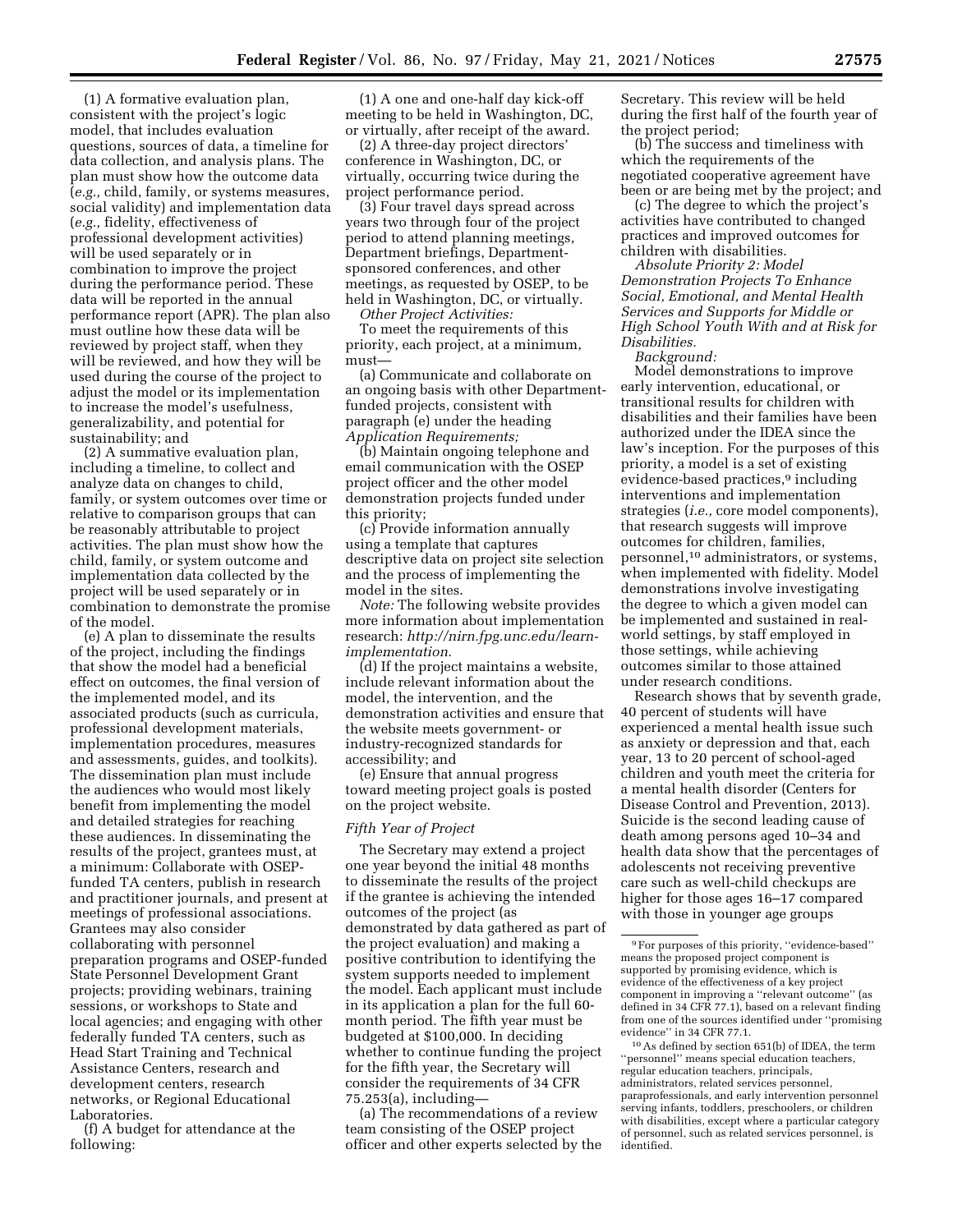(Hedegaard et al., 2020; Black et al., 2016). For the purposes of this priority, mental health includes emotional, psychological, and social well-being. According to the Centers for Disease Control and Prevention, mental health effects how we think, feel, and act and helps determine how we handle stress, relate to others, and make healthy choices (Centers for Disease Control and Prevention, n.d.). In schools, we prioritize three critical and inter-related components of mental health support: Social (how we relate to others), emotional (how we feel), and behavioral (how we act) support to promote overall student well-being positive learning outcomes (Chafouleas, 2020).

Students with disabilities are at a higher risk of experiencing a mental health disorder than their non-disabled peers. For example, 60 percent of children with attention deficit/ hyperactivity disorder (ADHD) had at least one other mental, emotional, or behavioral disorder (Danielson et al., 2018). Students with mental health disorders are more likely to exhibit disruptive behavior, have chronic absences, have poor academic performance, and drop out of school (Anderson & Cardoza, 2016). Students with both a disability and a mental health disorder have increased risk of negative post-school outcomes such as a reduced quality of life, unemployment, underemployment, and possibly prison as well (Darney et al., 2013; Hawton et al., 2012). Furthermore, the COVID–19 pandemic has negatively impacted the mental health of school-aged children and youth, with 45 percent of parents with children in grades kindergarten through 12 indicating that their child's mental health is suffering (Calderon, 2020). Even though there is a growing number of school-aged children exhibiting mental health concerns, it is estimated that nearly 60 percent receive no treatment, which can be attributed to lack of access and the stigma that comes with mental health issues (National Association of School Psychologists, 2016).

Although the primary purpose of schools is to deliver an effective academic education, several studies of children's mental health have acknowledged that American schools have become a primary source of mental health services for youth. There is a strong evidence base demonstrating that integrating school-based mental health services and supports can improve academic, social and emotional, and behavioral outcomes for students with and at risk for disabilities (Barry et al., 2013; Hoover et al., 2019; Kern et al., 2017; Kutash et al., 2011).

Despite many children receiving mental health services from their school, there is a limited body of research identifying how to effectively provide those services within the school context. Approximately 20 percent of children have documented mental health needs that require intervention; however, only one-third of these children receive any services. Experts attribute the gap between need and treatment to the shortage of mental health providers and the increase in the number of children requiring services. This gap is significantly greater in rural communities where there is a lack of child psychologists and school or community providers trained in mental health awareness and intervention (Centers for Disease Control and Prevention, 2018). Gaps in access to mental health services are also prevalent in high-risk populations, including students with disabilities; students of color; students in foster care; militaryconnected youth; youth who identify as lesbian, gay, bisexual, transgender, queer, and intersex (LGBTQI+); youth involved with the juvenile justice system; and youth who are homeless or abusing controlled substances. Although mental health services are provided in schools, models are needed that demonstrate interagency coordination (*i.e.,* coordination among school-based services and community-based resources, such as community mental health and primary care providers) and coordinated service delivery 11 of evidence-based school mental health services and supports, including prevention, screening, data-based decision making, and effective interventions that can be implemented through approaches (*e.g.,* schoolwide,12 targeted,<sup>13</sup> and intensive<sup>14</sup>) that can be scaled up to address the needs of high-

<sup>13</sup> For the purposes of this priority, "targeted' approaches refer to services and supports provided to children who are not successful receiving schoolwide approaches alone. These approaches are more focused and intensive than schoolwide approaches, are often time-limited, and are

<sup>14</sup> For the purposes of this priority, "intensive" approaches refer to individualized approaches that are specifically designed to address persistent difficulties. These approaches are implemented with greater frequency and for an extended duration than is commonly available in a typical classroom or early intervention setting or require personnel to have knowledge and skills in identifying and implementing multiple evidence-based interventions.

risk youth, with and at risk for disabilities, including those in rural communities to improve educational, behavioral, and mental health outcomes. The current system is ineffective and inefficient for many students, families, and staff, with notable problems before the pandemic and exacerbated as schools work to respond and recover from COVID impacts. To address the current service delivery limitations, there is increasing recognition of the need to move away from services and supports characterized by ad-hoc involvement of mental health system staff in schools toward approaches that clearly integrate education and mental health systems. For example, within middle schools and high schools, services and supports are often fragmentated because those providing direct services to students, including teachers, counselors, school psychologists, and social workers, are often siloed and work in relative isolation from one another. Additionally, information is needed to determine how aspects of the models can (1) be delivered remotely to increase access to mental health services and supports, either due to lack of access or during disasters (*e.g.,* the pandemic, hurricanes, etc.); (2) focus on integrating prevention, universal screening, and targeted interventions in a school-based setting; and (3) increase the capacity of schools to connect students with mental health providers and specialized mental health professionals. *Priority:* 

The purpose of this priority is to fund three cooperative agreements to establish and operate evidence-based model demonstration projects. The models must establish and implement an evidence-based integrated school mental health program to enhance social, emotional, and mental health services and supports in middle school or high school settings to support youth with and at risk for disabilities.

The models must address the infrastructure (*e.g.,* implementation teams) and ongoing supports needed to foster the development, implementation, and evaluation of an integrated school mental health services system to support youth with and at risk for disabilities.

The models must demonstrate methods for implementing school-based prevention and universal interventions, early identification of youth with mental health needs, and targeted and intensive school interventions with coordinated service delivery in middle or high schools. The models must use data to provide information about how integrated school mental health services

<sup>11</sup>For the purposes of this priority, ''coordinated service delivery'' refers to services and supports that integrate the education and mental health systems by removing barriers to accessing social, emotional, and school mental health in school and

<sup>&</sup>lt;sup>12</sup> For the purposes of this priority, "schoolwide" approaches refer to services and supports to benefit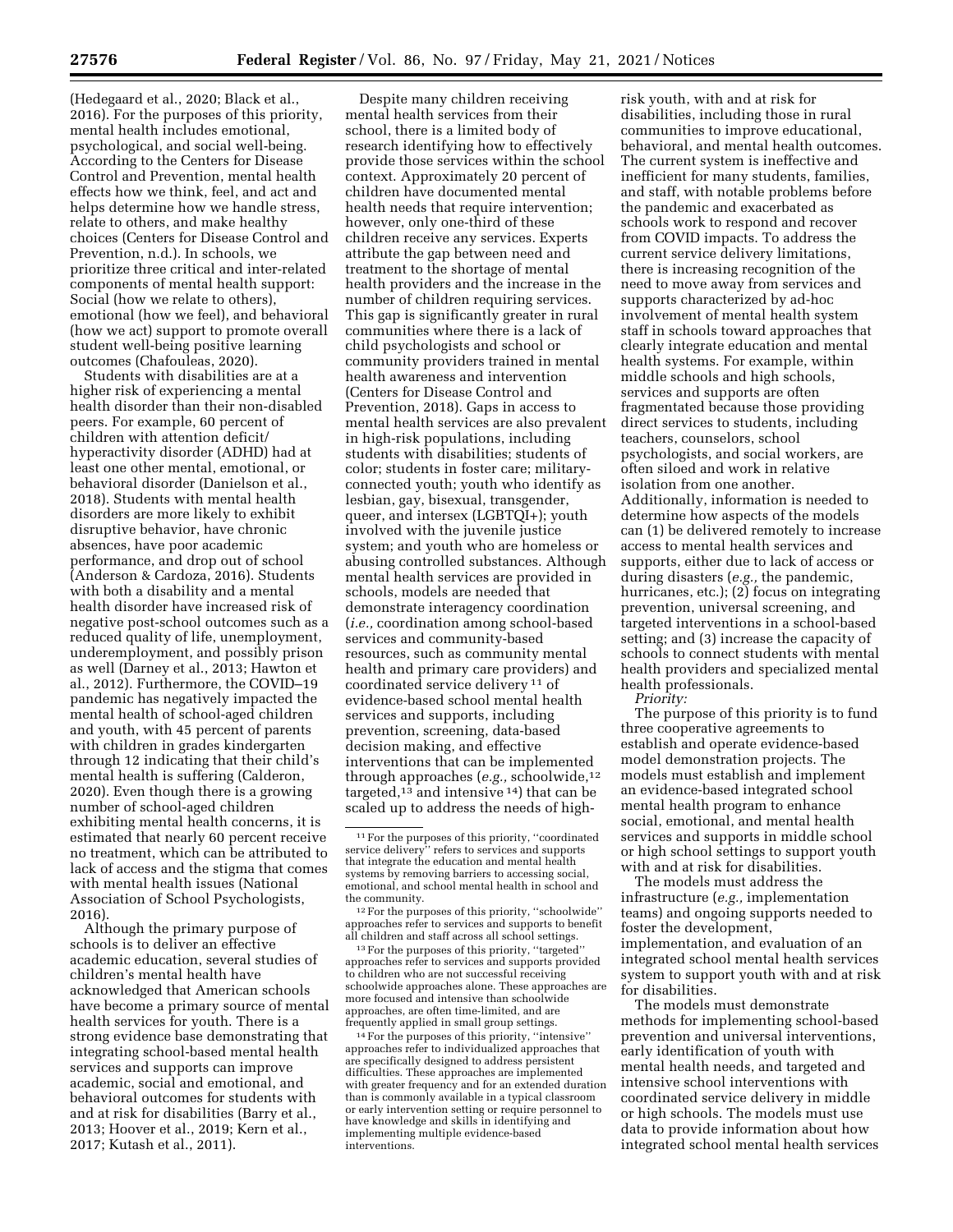and supports, including interagency coordination and coordinated service delivery, can address the full continuum of student needs and affect child academic, social and emotional, and behavioral 15 outcomes for youth with and at risk for disabilities. The model demonstration projects must assess how models can—

• Improve the capacity of schools and school personnel to identify and support youth with and at risk for disabilities, particularly from underserved groups, who may benefit from or require social, emotional, or mental health services and supports;

• Establish, or support implementation of evidence-based integrated school mental health services and supports, to include prevention and intervention, that improve outcomes for youth with and at risk for disabilities who may benefit from or require social, emotional, or mental health services and supports;

• Improve the capacity of the school and build infrastructure to engage in interagency coordination and coordinated service delivery to support youth with and at risk for disabilities who may benefit from or require social, emotional, or mental health services and supports; and

• Improve understanding of barriers to interagency coordination and coordinated service delivery, including lack of local mental health providers, and how State agencies could reduce barriers to, and support, development and implementation of integrated school mental health services and supports for youth with and at risk for disabilities.

Applicants must propose models that meet the following requirements:

(a) The model's core intervention components must include—

(1) Integrated school social, emotional, and mental health services and supports that are evidence-based;

(2) Ongoing measures of interagency coordination and coordinated service delivery and academic, social and emotional, and behavioral outcomes for youth with and at risk for disabilities who may benefit from or require social, emotional, or mental health services and supports;

(3) Professional development to support school personnel's appropriate and timely use of universal screening and referral data to inform the need for school mental health services and supports, intensity, and frequency dependent on school and student needs;

(4) Procedures to refine the model based on the ongoing evaluation of integrated school mental health services and supports, fidelity of the implementation of evidence-based practices, and student academic, social and emotional, and behavioral outcomes;

(5) Procedures for schools to share data and inform policy at a central office, within the community, and at State levels so that the data can be used to make decisions to remove barriers to, and support, implementation and sustainability of integrated school mental health services and supports; and

(6) Measures of the model's social validity, *i.e.,* measures of personnel, family, student, and administrator satisfaction with the model components, processes, and outcomes.

(b) The model's core implementation components must include—

(1) Criteria and strategies for selecting 16 and recruiting sites and the proposed integrated mental health services and supports for each site, including approaches to introducing the model to, and promoting the model among, site participants.17 Applicants are encouraged to choose sites from a variety of settings (*e.g.,* urban, tribal, rural, suburban) and populations (*e.g.,*  concentration of students receiving free or reduced-price lunch); however, each project must include at least three middle or at least three high schools, with at least one being rural;

(2) A lag site implementation design, which allows for model development and refinement at the first site in year one of the project period, with sites two and three implementing a revised model based on data from the first site beginning in subsequent project years;

(3) A professional development component that includes a strategy to work with administrators, to enable sitebased personnel to implement, with fidelity, integrated school mental health services and supports that are culturally responsive; and

(4) Measures of the results of the professional development required by paragraph (b)(3) of this section.

(c) The core strategies for sustaining the model must include—

(1) Procedures and materials that permit current and future site-based staff to replicate or appropriately tailor and sustain the model at any site; 18

(2) Guidelines and procedures to—

(i) Help administrators support integrated school mental health services and supports, interagency coordination, and coordinated service delivery;

(ii) Provide professional development related to integrated school mental health services and supports including interagency coordination and coordinated service delivery to school personnel;

(iii) Collect data on the effectiveness of the integrated school mental health services and supports, interagency coordination, and coordinated service delivery, and impact of these services on student academic, social and emotional, and behavioral outcomes;

(iv) Match the school mental health service and intensity of the strategies based on school and student need; and

(v) Collect data regarding the increased access of mental health services and supports; the types, frequency, and intensity of services; demographics of students that received services; and the fidelity of the implementation of the model, and communicate regularly about the data at the local, regional (as appropriate), and State levels;

(3) Strategies for the grantee to develop a manual, toolkit, and other resources for disseminating information on the final version of the model by the end of the grant period, such as developing easily accessible online products that specify model core components critical for improving outcomes, professional development materials, fidelity measures, key outcomes from the model, and implementation procedures for disseminating the model and its components; and

(4) Strategies for the grantee to assist State agencies (*e.g.,* State educational agencies (SEAs) and local educational agencies (LEAs)) within the State to scale up a model and its components.

To be considered for funding under this absolute priority, applicants must meet the requirements contained in this priority.

*Application Requirements:*  An applicant must include in its application—

(a) A detailed review of the literature addressing the proposed evidence-based

<sup>15</sup>For the purposes of this priority, ''behavioral'' refers to attendance, discipline referrals, safety infractions, suspensions and expulsions, and dropout rates.

<sup>16</sup>For factors to consider when selecting model demonstration sites, the applicant should refer to *Assessing Sites for Model Demonstration: Lessons Learned for OSEP Grantees* at *mdcc.sri.com/ documents/MDCC*\_*Site*\_*Assessment*\_*Brief*\_*09-30-*  11.pdf. The document also contains a site assessment tool.

<sup>&</sup>lt;sup>17</sup> For factors to consider when preparing for model demonstration implementation, the applicant should refer to *Preparing for Model Demonstration Implementation* at *mdcc.sri.com/ documents/MDCC*\_*PreparationStage*\_*Brief*\_ *Apr2013.pdf.* 

<sup>18</sup>For a guide on documenting model demonstration sustainment and replication, the applicant should refer to *Planning for Replication and Dissemination From the Start: Guidelines for Model Demonstration Projects (Revised)* at *mdcc.sri.com/documents/MDCC*\_*ReplicationBrief*\_ *SEP2015.pdf.*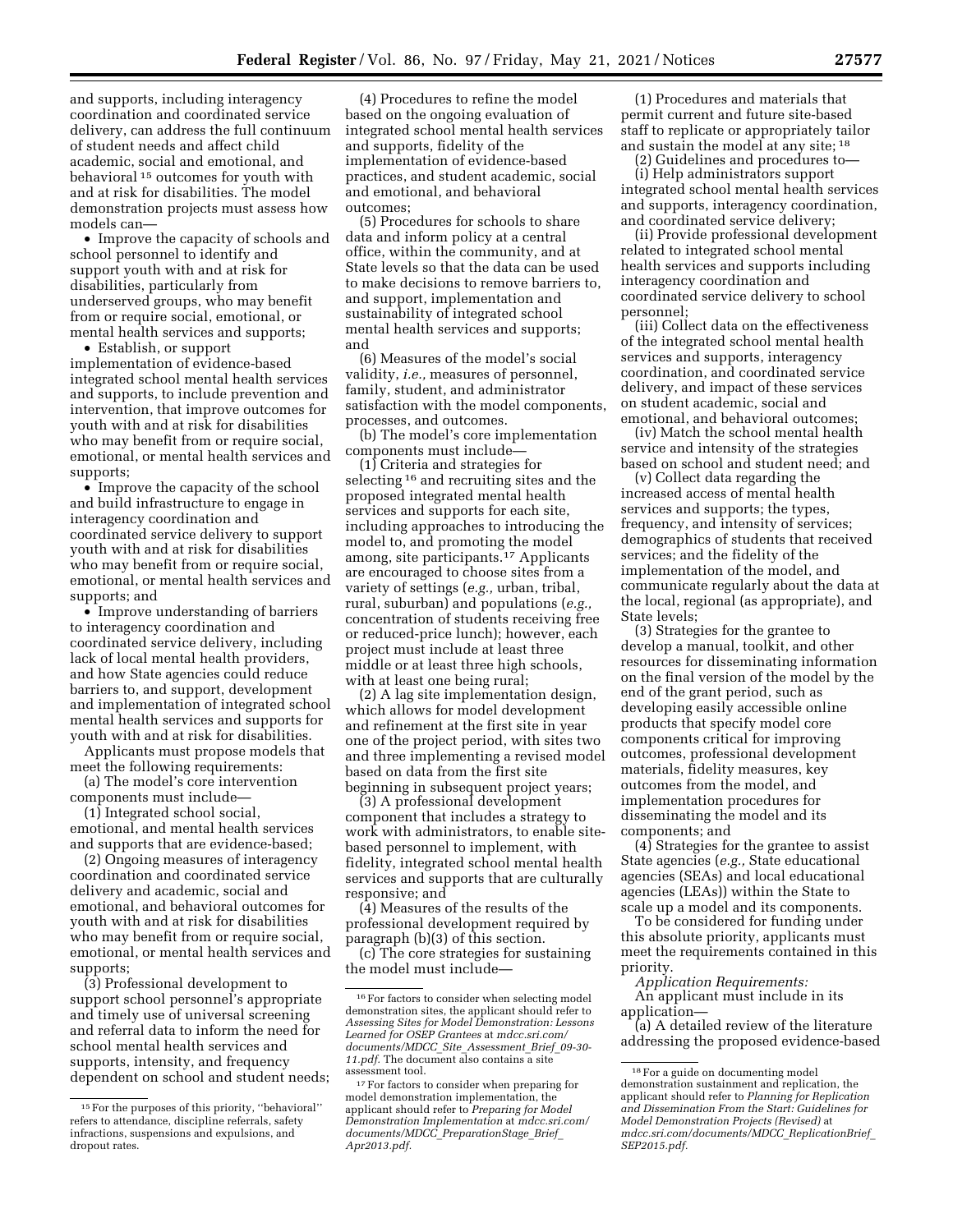model or its implementation components and the proposed processes to establish and implement integrated school mental health services and supports for middle or high school youth with and at risk for disabilities;

(b) A logic model 19 that depicts, at a minimum, the goals, activities, outputs, and outcomes (described in paragraph (a) under the heading *Priority*) of the proposed model demonstration project.

*Note:* The following websites provide resources for constructing logic models: *[www.osepideasthatwork.org/logicModel](http://www.osepideasthatwork.org/logicModel)*  and *[www.osepideasthatwork.org/](https://www.osepideasthatwork.org/resources-grantees/program-areas/ta-ta/tad-project-logic-model-and-conceptual-framework)  [resources-grantees/program-areas/ta-ta/](https://www.osepideasthatwork.org/resources-grantees/program-areas/ta-ta/tad-project-logic-model-and-conceptual-framework)  [tad-project-logic-model-and-conceptual](https://www.osepideasthatwork.org/resources-grantees/program-areas/ta-ta/tad-project-logic-model-and-conceptual-framework)[framework;](https://www.osepideasthatwork.org/resources-grantees/program-areas/ta-ta/tad-project-logic-model-and-conceptual-framework)* 

(c) A description of the activities and measures to be incorporated into the proposed model demonstration project (*i.e.,* the project design) to develop and implement integrated school mental health services and supports for youth with and at risk for disabilities, including a timeline of how and when the components are introduced within the model. A detailed and complete description must include the following:

(1) Each of the integrated school mental health services and support components.

(2) The existing and proposed measures of effectiveness of integrated school mental health services and supports and interagency coordination and coordinated service delivery; fidelity of the implementation of evidence-based practices; cultural responsiveness of integrated school mental health services and supports, education system characteristics, and child outcomes, as well as social validity measures. The measures must be described as completely as possible, referenced as appropriate, and included, when available, in Appendix A.

(3) Each of the implementation components, including, at a minimum, those listed under paragraph (b) under the heading *Priority.* The existing or proposed implementation fidelity measures, including those measuring the fidelity of the professional development strategy, must be described as completely as possible, referenced as appropriate, and included, when available, in Appendix A. In addition, this description must include—

(i) Demographics, including, at a minimum, the settings of, and children participating in, all of the implementation sites that have been identified and successfully recruited for the purposes of this application using the selection and recruitment strategies described in paragraph (b)(1) under the heading *Priority;* 

*Note:* Applicants are encouraged to identify, to the extent possible, the sites willing to participate in the applicant's model demonstration and if the project is working with middle or high school sites. Final site selection will be determined in consultation with the OSEP project officer following the kickoff meeting described in paragraph (f)(1) of these application requirements; and

(ii) The lag site implementation design for implementation consistent with the requirements in paragraph (b)(2) under the heading *Priority.* 

(4) Each of the strategies to promote sustaining and replicating the model, including, at a minimum, those listed under paragraph (c) under the heading *Priority;* and

(5) The cost of the fully developed model and its implementation, including the resources used by the model as well as their actual or estimated costs.20

(d) A description of the evaluation activities and measures to be incorporated into the proposed model demonstration project. A detailed and complete description must include—

(1) A formative evaluation plan, consistent with the project's logic model, that includes evaluation questions, sources of data, a timeline for data collection, and analysis plans. The plan must show how the outcome data (*e.g.,* child, personnel, or systems measures, social validity) and implementation data (*e.g.,* fidelity, effectiveness of professional development activities) will be used separately or in combination to improve the project during the performance period. These data will be reported in the annual performance report (APR). The plan also must outline how these data will be reviewed by project staff, when they will be reviewed, and how they will be used during the course of the project to adjust the model or its implementation to increase the model's usefulness, generalizability, and potential for sustainability; and

(2) A summative evaluation plan, including a timeline, to collect and analyze data on changes to child, teacher, service provider, or system outcomes over time or relative to

comparison groups that can be reasonably attributable to project activities. The plan must show how the child, personnel, or system outcome and implementation data collected by the project will be used separately or in combination to demonstrate the promise of the model.

(e) A plan to disseminate the results of the project, including the findings that show the model had a beneficial effect on outcomes, the final version of the implemented model, and its associated products (such as curricula, professional development materials, implementation procedures, measures and assessments, guides, and toolkits). The dissemination plan must include the audiences who would most likely benefit from implementing the model and detailed strategies for reaching these audiences. In disseminating the results of the project, grantees must, at a minimum: Collaborate with OSEPfunded TA centers, publish in research and practitioner journals, and present at meetings of professional associations. Grantees may also consider collaborating with personnel preparation programs and OSEP-funded State Personnel Development Grant projects; providing webinars, training sessions, or workshops to State and local agencies; and engaging with other ED-funded TA centers, such as comprehensive centers, research and development centers, research networks, or Regional Educational Laboratories.

(f) A budget for attendance at the following:

(1) A one and one-half day kick-off meeting to be held in Washington, DC, or virtually, after receipt of the award.

(2) A three-day project directors' conference in Washington, DC, or virtually, occurring twice during the project performance period.

(3) Four travel days spread across years two through four of the project period to attend planning meetings, Department briefings, Departmentsponsored conferences, and other meetings, as requested by OSEP, to be held in Washington, DC, or virtually.

*Other Project Activities:* 

To meet the requirements of this priority, each project, at a minimum, must—

(a) Communicate and collaborate on an ongoing basis with other Departmentfunded projects, consistent with paragraph (e) under the heading *Application Requirements;* 

(b) Maintain ongoing telephone and email communication with the OSEP project officer and the other model demonstration projects funded under this priority;

<sup>19</sup> *Logic model* (also referred to as a theory of action) means a framework that identifies key project components of the proposed project (*i.e.,* the active ''ingredients'' that are hypothesized to be critical to achieving the relevant outcomes) and describes the theoretical and operational relationships among the key project components and relevant outcomes. See 34 CFR 77.1.

<sup>20</sup>See the *IES Cost Analysis Starter Kit* at *[https://](https://ies.ed.gov/seer/cost_analysis.asp) [ies.ed.gov/seer/cost](https://ies.ed.gov/seer/cost_analysis.asp)*\_*analysis.asp.*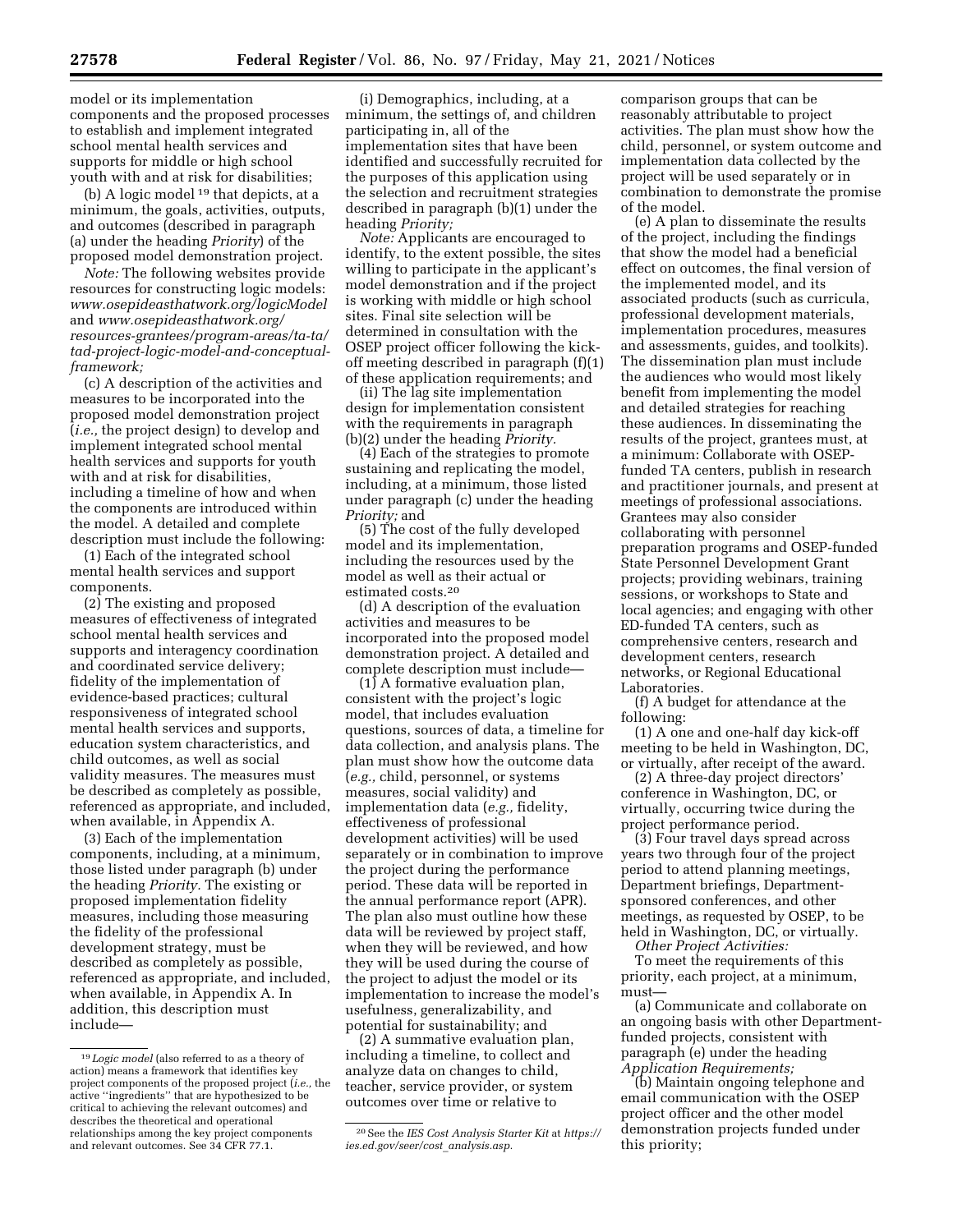(c) Provide information annually using a template that captures descriptive data on project site selection and the process of implementing the model in the sites.

*Note:* The following website provides more information about implementation research: *[http://nirn.fpg.unc.edu/learn](http://nirn.fpg.unc.edu/learn-implementation)[implementation.](http://nirn.fpg.unc.edu/learn-implementation)* 

(d) If the project maintains a website, include relevant information about the model, the intervention, and the demonstration activities and ensure that the website meets government- or industry-recognized standards for accessibility; and

(e) Ensure that annual progress toward meeting project goals is posted on the project website.

## *Fifth Year of Project*

The Secretary may extend a project one year beyond the initial 48 months to disseminate the results of the project if the grantee is achieving the intended outcomes of the project (as demonstrated by data gathered as part of the project evaluation) and making a positive contribution to identifying the system supports needed to implement the model. Each applicant must include in its application a plan for the full 60 month period. The fifth year must be budgeted at \$100,000. In deciding whether to continue funding the project for the fifth year, the Secretary will consider the requirements of 34 CFR 75.253(a), including—

(a) The recommendations of a review team consisting of the OSEP project officer and other experts selected by the Secretary. This review will be held during the first half of the fourth year of the project period;

(b) The success and timeliness with which the requirements of the negotiated cooperative agreement have been or are being met by the project; and

(c) The degree to which the project's activities have contributed to changed practices and improved outcomes for children with disabilities.

*Competitive Preference Priority:* For FY 2021 and any subsequent year in which we make awards from the list of unfunded applications from this competition, this priority is a competitive preference priority. Under 34 CFR 75.105(c)(2)(i), we award an additional five points to an application that meets the competitive preference priority.

This priority is:

*Applications from New Potential Grantees (0 or 5 points).* 

(a) Under this priority, an applicant must demonstrate that the applicant has not had an active discretionary grant under the 84.326M program, including

through membership in a group application submitted in accordance with 34 CFR 75.127–75.129, five years before the deadline date for submission of applications under the program.

(b) For the purpose of this priority, a grant or contract is active until the end of the grant's or contract's project or funding period, including any extensions of those periods that extend the grantee's or contractor's authority to obligate funds.

*References:* 

- Anderson, M., & Cardoza, K. (2016, August 31). *Mental health in schools: A hidden crisis affecting millions of students.* NPR. *[www.npr.org/sections/ed/2016/08/31/](https://www.npr.org/sections/ed/2016/08/31/464727159/mental-health-in-schools-a-hidden-crisis-affecting-millions-of-students)  [464727159/mental-health-in-schools-a](https://www.npr.org/sections/ed/2016/08/31/464727159/mental-health-in-schools-a-hidden-crisis-affecting-millions-of-students)[hidden-crisis-affecting-millions-of](https://www.npr.org/sections/ed/2016/08/31/464727159/mental-health-in-schools-a-hidden-crisis-affecting-millions-of-students)[students.](https://www.npr.org/sections/ed/2016/08/31/464727159/mental-health-in-schools-a-hidden-crisis-affecting-millions-of-students)*
- Barry, M.M., Clarke, A.M., Jenkins, R., & Patel, V. (2013). A systematic review of the effectiveness of mental health promotion interventions for young people in low and middle income countries. *BMC Public Health, 13,* 1–19. *[https://doi.org/10.1186/1471-2458-13-](https://doi.org/10.1186/1471-2458-13-835) [835.](https://doi.org/10.1186/1471-2458-13-835)*
- Black, L.I., Nugent, C.N., & Vahratian, A. (2016). *Access and utilization of selected preventive health services among adolescents aged 10–17* (NCHS Data Brief, No. 246). National Center for Health Statistics. *[www.cdc.gov/nchs/](http://www.cdc.gov/nchs/data/databriefs/db246.pdf) [data/databriefs/db246.pdf.](http://www.cdc.gov/nchs/data/databriefs/db246.pdf)*
- Calderon, V.J. (2020). U.S. Parents Say COVID–19 Harming Child's Mental Health. Gallup. *[https://news.gallup.com/](https://news.gallup.com/poll/312605/parents-say-covid-harming-child-mental-health.aspx) [poll/312605/parents-say-covid-harming](https://news.gallup.com/poll/312605/parents-say-covid-harming-child-mental-health.aspx)[child-mental-health.aspx.](https://news.gallup.com/poll/312605/parents-say-covid-harming-child-mental-health.aspx)*
- Centers for Disease Control and Prevention. (n.d.). Mental health. *[www.cdc.gov/](http://www.cdc.gov/mentalhealth/index.htm)  [mentalhealth/index.htm.](http://www.cdc.gov/mentalhealth/index.htm)*
- Centers for Disease Control and Prevention. (2013). Mental health surveillance among children—United States, 2005– 2011. *Morbidity and Mortality Weekly Report, 62,* 1–35. *[www.cdc.gov/mmwr/](http://www.cdc.gov/mmwr/preview/mmwrhtml/su6202a1.htm?x_cid=su6202a1_w) [preview/mmwrhtml/su6202a1.htm?x](http://www.cdc.gov/mmwr/preview/mmwrhtml/su6202a1.htm?x_cid=su6202a1_w)*\_ *[cid=su6202a1](http://www.cdc.gov/mmwr/preview/mmwrhtml/su6202a1.htm?x_cid=su6202a1_w)*\_*w.*
- Centers for Disease Control and Prevention. (2018). Providing access to mental health services for children in rural areas: Policy brief. *[www.cdc.gov/ruralhealth/](http://www.cdc.gov/ruralhealth/child-health/images/Mental-Health-Services-for-Children-Policy-Brief-H.pdf) [child-health/images/Mental-Health-](http://www.cdc.gov/ruralhealth/child-health/images/Mental-Health-Services-for-Children-Policy-Brief-H.pdf)[Services-for-Children-Policy-Brief-H.pdf.](http://www.cdc.gov/ruralhealth/child-health/images/Mental-Health-Services-for-Children-Policy-Brief-H.pdf)*
- Centers for Disease Control and Prevention. (2020). Prevalence of autism spectrum disorders among children aged 8 years: Autism and developmental disorders monitoring network, 11 sites, United States, 2016. *MMWR Surveillance Summaries, 69* (4), 1–12.
- Chafouleas, S. (2020, August). Four questions to ask now in preparing your child for school. *Psychology Today. [www.psychologytoday.com/us/blog/](http://www.psychologytoday.com/us/blog/promoting-student-well-being/202008/4-questions-ask-now-in-preparing-your-child-school) [promoting-student-well-being/202008/4](http://www.psychologytoday.com/us/blog/promoting-student-well-being/202008/4-questions-ask-now-in-preparing-your-child-school)  [questions-ask-now-in-preparing-your](http://www.psychologytoday.com/us/blog/promoting-student-well-being/202008/4-questions-ask-now-in-preparing-your-child-school)[child-school.](http://www.psychologytoday.com/us/blog/promoting-student-well-being/202008/4-questions-ask-now-in-preparing-your-child-school)*
- Darney, D., Reinke, W.M., Herman, K.C., Stormont, M., & Ialongo, N.S. (2013). Children with co-occurring academic and behavior problems in first grade:

Distal outcomes in twelfth grade. *Journal of School Psychology, 51* (1), 117–128. *[https://doi.org/10.1016/j.jsp.2012.09.005.](https://doi.org/10.1016/j.jsp.2012.09.005)* 

- Danielson, M.L., Bitsko, R.H., Ghandour, R.M., Holbrook, J.R., Kogan, M.D., & Blumberg, S.J. (2018). Prevalence of parent-reported ADHD diagnosis and associated treatment among U.S. children and adolescents, 2016. *Journal of Clinical Child & Adolescent Psychology, 47* (2), 199–212. *[https://](https://doi.org/10.1080/15374416.2017.1417860) [doi.org/10.1080/15374416.2017.1417860.](https://doi.org/10.1080/15374416.2017.1417860)*
- Feinberg E., Silverstein M., Donahue S., & Bliss R. (2011). The impact of race on participation in part C early intervention services. *Journal of Developmental & Behavioral Pediatrics, 32* (4), 284–291.
- Hawton, K., Saunders, K., & O'Connor, R.C. (2012). Self-harm and suicide in adolescents. *The Lancet, 379,* 2373– 2382. *[https://doi.org/10.1016/S0140-](https://doi.org/10.1016/S0140-6736(12)60322-5)  [6736\(12\)60322-5.](https://doi.org/10.1016/S0140-6736(12)60322-5)*
- Hedegaard, H., Curtin, S.C., & Warner, M. (2020). *Increase in suicide mortality in the United States, 1999–2018* (NCHS Data Brief, No. 362). National Center for Health Statistics. *[www.cdc.gov/nchs/](http://www.cdc.gov/nchs/data/databriefs/db362-h.pdf) [data/databriefs/db362-h.pdf.](http://www.cdc.gov/nchs/data/databriefs/db362-h.pdf)*
- Hoover, S., Lever, N., Sachdev, N., Bravo, N., Schlitt, J., Acosta Price, O., Sheriff, L., & Cashman, J. (2019). Advancing comprehensive school mental health: Guidance from the field. National Center for School Mental Health. University of Maryland School of Medicine. *[www.schoolmentalhealth.org/](http://www.schoolmentalhealth.org/AdvancingCSMHS) [AdvancingCSMHS.](http://www.schoolmentalhealth.org/AdvancingCSMHS)*
- IDEA Infant and Toddler Coordinators Association. (2021, January 13). *Presentation to the Office of Special Education Programs* [Unpublished report]. U.S. Department of Education, Office of Special Education Programs.
- Kern, L., Mathur, S.R., Albrecht, S.F., Poland, S., Rozalski, M., & Skiba, R.J. (2017). The need for school-based mental health services and recommendations for implementation. *School Mental Health, 9,* 205–217. *[https://doi.org/10.1007/](https://doi.org/10.1007/s12310-017-9216-5) [s12310-017-9216-5.](https://doi.org/10.1007/s12310-017-9216-5)*
- Kutash, K., Duchnowski, A.J., & Green, A.L. (2011). School-based mental health programs for students who have emotional disturbances: Academic and social-emotional outcomes. *School Mental Health, 3,* 191–208. *[https://](https://doi.org/10.1007/s12310-011-9062-9) [doi.org/10.1007/s12310-011-9062-9.](https://doi.org/10.1007/s12310-011-9062-9)*
- Lipkin, P.H., Macias, M.M., & Council on Children with Disabilities, Section on Developmental and Behavioral Pediatrics. (2020). Promoting Optimal Development: Identifying Infants and Young Children With Developmental Disorders Through Developmental Surveillance and Screening. *Pediatrics, 145*(1), e20193449. *[https://doi.org/](https://doi.org/10.1542/peds.2019-3449) [10.1542/peds.2019-3449.](https://doi.org/10.1542/peds.2019-3449)*
- McCoy, D.C., Yoshikawa, H., Ziol-Guest, K.M., Duncan, G.J., Schindler, H.S., Magnuson, K., Yang, R., Koepp, A., & Shonkoff, J.P. (2017). Impacts of early childhood education on medium- and long-term educational outcomes. *Educational Researcher, 46*(8), 474–487.
- National Association of School Psychologists. (2016). School-based mental health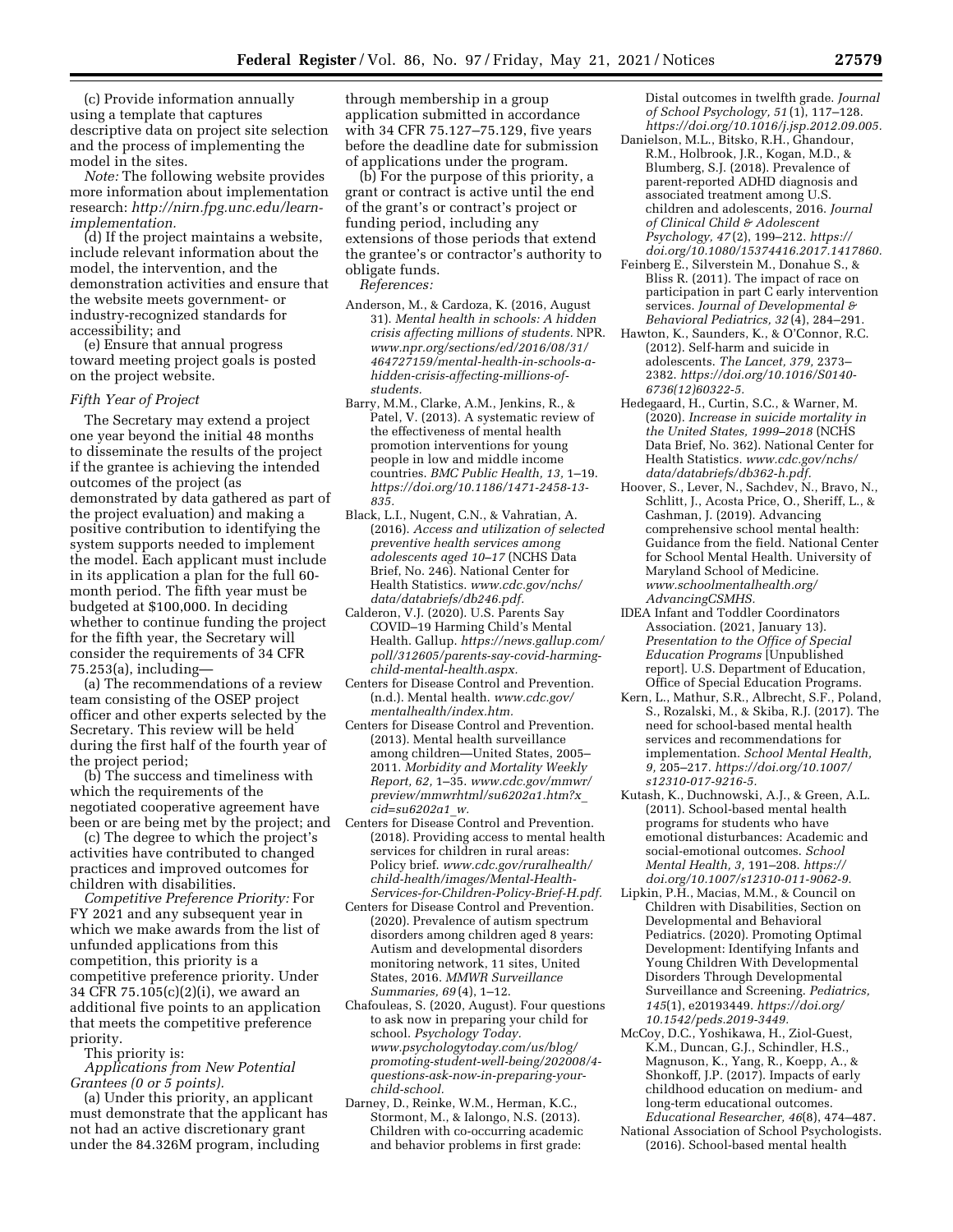services: Improving student learning and well-being. *[www.nasponline.org/](https://www.nasponline.org/resources-and-publications/resources-and-podcasts/mental-health/school-psychology-and-mental-health/school-based-mental-health-services)  [resources-and-publications/resources](https://www.nasponline.org/resources-and-publications/resources-and-podcasts/mental-health/school-psychology-and-mental-health/school-based-mental-health-services)[and-podcasts/mental-health/school](https://www.nasponline.org/resources-and-publications/resources-and-podcasts/mental-health/school-psychology-and-mental-health/school-based-mental-health-services)[psychology-and-mental-health/school](https://www.nasponline.org/resources-and-publications/resources-and-podcasts/mental-health/school-psychology-and-mental-health/school-based-mental-health-services)[based-mental-health-services.](https://www.nasponline.org/resources-and-publications/resources-and-podcasts/mental-health/school-psychology-and-mental-health/school-based-mental-health-services)* 

- Rosenberg, S.A., Robinson, C.C., Shaw, E.F., & Ellison, M.C. (2013). Part C early intervention for infants and toddlers: Percentage eligible versus served. *Pediatrics, 131*(1), 38–46.
- Rosenberg, S.A., Zhang, D., & Robinson, C.C. (2008). Prevalence of developmental delays and participation in early intervention services for young children. *Pediatrics, 121,* e1503–e1509.

*Waiver of Proposed Rulemaking:*  Under the Administrative Procedure Act (APA) (5 U.S.C. 553) the Department generally offers interested parties the opportunity to comment on proposed priorities. Section 681(d) of IDEA, however, makes the public comment requirements of the APA inapplicable to the priorities in this notice.

*Program Authority:* 20 U.S.C. 1463 and 1481.

*Note:* Projects will be awarded and must be operated in a manner consistent with the nondiscrimination requirements contained in Federal civil rights laws.

*Applicable Regulations:* (a) The Education Department General Administrative Regulations in 34 CFR parts 75, 77, 79, 81, 82, 84, 86, 97, 98, and 99. (b) The Office of Management and Budget Guidelines to Agencies on Governmentwide Debarment and Suspension (Nonprocurement) in 2 CFR part 180, as adopted and amended as regulations of the Department in 2 CFR part 3485. (c) The Uniform Administrative Requirements, Cost Principles, and Audit Requirements for Federal Awards in 2 CFR part 200, as adopted and amended as regulations of the Department in 2 CFR part 3474. (d) The Administrative Priorities.

*Note:* The regulations in 34 CFR part 79 apply to all applicants except federally recognized Indian Tribes.

*Note:* The regulations in 34 CFR part 86 apply to institutions of higher education (IHEs) only.

# **II. Award Information**

*Type of Award:* Cooperative agreements.

*Estimated Available Funds:*  \$2,400,000.

Contingent upon the availability of funds and the quality of applications, we may make additional awards in FY 2022 from the list of unfunded applications from this competition.

*Maximum Award:* We will not make an award exceeding \$1,600,000 per project for a project period of 60 months.

*Note:* Applicants must describe, in their applications, the amount of funding being requested for each 12 month budget period. The fifth-year budget period should be budgeted at \$100,000.

*Estimated Number of Awards:* 6. *Note:* The Department is not bound by

any estimates in this notice.

*Project Period:* Up to 60 months.

# **III. Eligibility Information**

1. *Eligible Applicants:* SEAs; State lead agencies under Part C of the IDEA; LEAs, including charter schools that are considered LEAs under State law; IHEs; other public agencies; private nonprofit organizations; outlying areas; freely associated States; Indian Tribes or Tribal organizations; and for-profit organizations.

2. a. *Cost Sharing or Matching:* This competition does not require cost sharing or matching.

b. *Indirect Cost Rate Information:* This program uses an unrestricted indirect cost rate. For more information regarding indirect costs, or to obtain a negotiated indirect cost rate, please see *[www2.ed.gov/about/offices/list/ocfo/](http://www2.ed.gov/about/offices/list/ocfo/intro.html)  [intro.html.](http://www2.ed.gov/about/offices/list/ocfo/intro.html)* 

c. *Administrative Cost Limitation:*  This program does not include any program-specific limitation on administrative expenses. All administrative expenses must be reasonable and necessary and conform to Cost Principles described in 2 CFR part 200 subpart E of the Uniform Guidance.

3. *Subgrantees:* A grantee under this competition may not award subgrants to entities to directly carry out project activities described in its application. Under 34 CFR 75.708(e), a grantee may contract for supplies, equipment, and other services in accordance with 2 CFR part 200.

4. *Other General Requirements:*  a. Recipients of funding under this competition must make positive efforts to employ and advance in employment qualified individuals with disabilities (see section 606 of IDEA).

b. Applicants for, and recipients of, funding must, with respect to the aspects of their proposed project relating to the absolute priority, involve individuals with disabilities, or parents of individuals with disabilities ages birth through 26, in planning, implementing, and evaluating the project (see section 682(a)(1)(A) of IDEA).

## **IV. Application and Submission Information**

1. *Application Submission Instructions:* Applicants are required to follow the Common Instructions for Applicants to Department of Education Discretionary Grant Programs, published in the **Federal Register** on February 13, 2019 (84 FR 3768), and available at *[www.govinfo.gov/content/](http://www.govinfo.gov/content/pkg/FR-2019-02-13/pdf/2019-02206.pdf)  [pkg/FR-2019-02-13/pdf/2019-02206.pdf,](http://www.govinfo.gov/content/pkg/FR-2019-02-13/pdf/2019-02206.pdf)*  which contain requirements and information on how to submit an application.

2. *Intergovernmental Review:* This competition is subject to Executive Order 12372 and the regulations in 34 CFR part 79. Information about Intergovernmental Review of Federal Programs under Executive Order 12372 is in the application package for this competition.

3. *Funding Restrictions:* We reference regulations outlining funding restrictions in the *Applicable Regulations* section of this notice.

4. *Recommended Page Limit:* The application narrative is where you, the applicant, address the selection criteria that reviewers use to evaluate your application. We recommend that you (1) limit the application narrative to no more than 50 pages and (2) use the following standards:

• A ''page'' is 8.5'' x 11'', on one side only, with 1'' margins at the top, bottom, and both sides.

• Double-space (no more than three lines per vertical inch) all text in the application narrative, including titles, headings, footnotes, quotations, reference citations, and captions, as well as all text in charts, tables, figures, graphs, and screen shots.

• Use a font that is 12 point or larger.

• Use one of the following fonts: Times New Roman, Courier, Courier New, or Arial.

The recommended page limit does not apply to the cover sheet; the budget section, including the narrative budget justification; the assurances and certifications; or the abstract (follow the guidance provided in the application package for completing the abstract), the table of contents, the list of priority requirements, the resumes, the reference list, the letters of support, or the appendices. However, the recommended page limit does apply to all of the application narrative, including all text in charts, tables, figures, graphs, and screen shots.

#### **V. Application Review Information**

1. *Selection Criteria:* The selection criteria for this competition are from 34 CFR 75.210 and are as follows:

(a) *Significance (15 points).* 

(1) The Secretary considers the significance of the proposed project.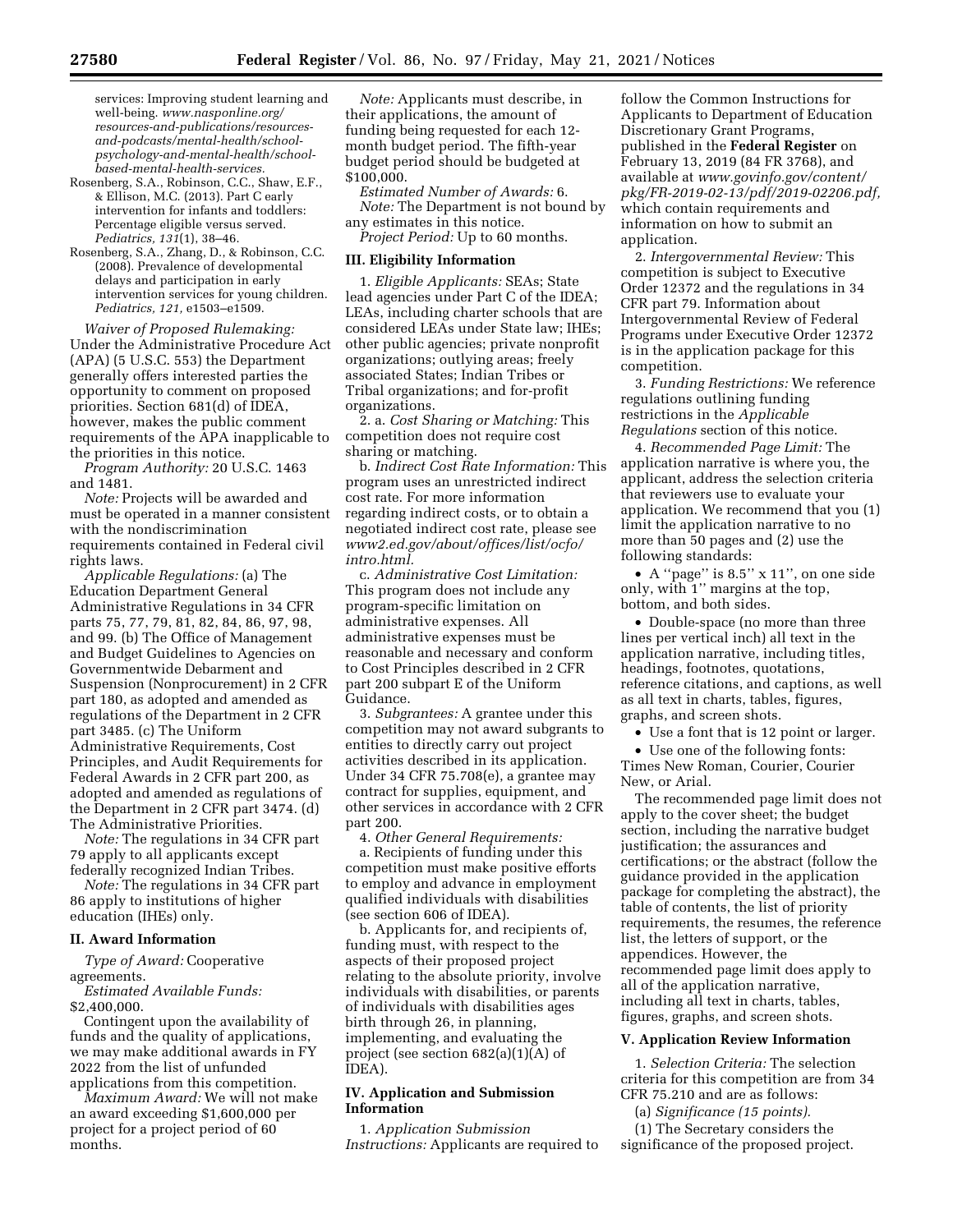(2) In determining the significance of the proposed project, the Secretary considers the following factors:

(i) The potential contribution of the proposed project to increased knowledge or understanding of educational problems, issues, or effective strategies;

(ii) The extent to which the proposed project is likely to build local capacity to provide, improve, or expand services that address the needs of the target population;

(iii) The importance or magnitude of the results or outcomes likely to be attained by the proposed project, especially improvements in teaching and student achievement; and

(iv) The likely utility of the products (such as information, materials, processes, or techniques) that will result from the proposed project, including the potential for their being used effectively in a variety of other settings.

(b) *Quality of the project design (35 points).* 

(1) The Secretary considers the quality of the design of the proposed project.

(2) In determining the quality of the design of the proposed project, the Secretary considers the following factors:

(i) The extent to which the goals, objectives, and outcomes to be achieved by the proposed project are clearly specified and measurable;

(ii) The extent to which the design of the proposed project includes a thorough, high-quality review of the relevant literature, a high-quality plan for project implementation, and the use of appropriate methodological tools to ensure successful achievement of project objectives;

(iii) The quality of the proposed demonstration design and procedures for documenting project activities and results;

(iv) The extent to which the design for implementing and evaluating the proposed project will result in information to guide possible replication of project activities or strategies, including information about the effectiveness of the approach or strategies employed by the project; and

(v) The extent to which performance feedback and continuous improvement are integral to the design of the proposed project.

(c) *Adequacy of resources and quality of the management plan (25 points).* 

(1) The Secretary considers the adequacy of resources and the quality of

the management plan for the proposed project.

(2) In determining the adequacy of resources and the quality of the

management plan for the proposed project, the Secretary considers the following factors:

(i) The adequacy of support, including facilities, equipment, supplies, and other resources, from the applicant organization or the lead applicant organization;

(ii) The relevance and demonstrated commitment of each partner in the proposed project to the implementation and success of the project;

(iii) The extent to which the time commitments of the project director and principal investigator and other key project personnel are appropriate and adequate to meet the objectives of the proposed project;

(iv) How the applicant will ensure that a diversity of perspectives are brought to bear in the operation of the proposed project, including those of parents, teachers, the business community, a variety of disciplinary and professional fields, recipients or beneficiaries of services, or others, as appropriate;

(v) The adequacy of the management plan to achieve the objectives of the proposed project on time and within budget, including clearly defined responsibilities, timelines, and milestones for accomplishing project tasks; and

(vi) The adequacy of mechanisms for ensuring high-quality products and services from the proposed project.

(d) *Quality of the project evaluation (25 points).* 

(1) The Secretary considers the quality of the evaluation to be conducted of the proposed project.

(2) In determining the quality of the evaluation, the Secretary considers the following factors:

(i) The extent to which the methods of evaluation are thorough, feasible, and appropriate to the goals, objectives, and outcomes of the proposed project;

(ii) The extent to which the methods of evaluation will provide performance feedback and permit periodic assessment of progress toward achieving intended outcomes;

(iii) The extent to which the methods of evaluation provide for examining the effectiveness of project implementation strategies;

(iv) The extent to which the evaluation will provide guidance about effective strategies suitable for replication or testing in other settings; and

(v) The extent to which the methods of evaluation include the use of objective performance measures that are clearly related to the intended outcomes of the project and will produce

quantitative and qualitative data to the extent possible.

2. *Review and Selection Process:* We remind potential applicants that in reviewing applications in any discretionary grant competition, the Secretary may consider, under 34 CFR 75.217(d)(3), the past performance of the applicant in carrying out a previous award, such as the applicant's use of funds, achievement of project objectives, and compliance with grant conditions. The Secretary may also consider whether the applicant failed to submit a timely performance report or submitted a report of unacceptable quality.

In addition, in making a competitive grant award, the Secretary requires various assurances, including those applicable to Federal civil rights laws that prohibit discrimination in programs or activities receiving Federal financial assistance from the Department (34 CFR 100.4, 104.5, 106.4, 108.8, and 110.23).

3. *Additional Review and Selection Process Factors:* In the past, the Department has had difficulty finding peer reviewers for certain competitions because so many individuals who are eligible to serve as peer reviewers have conflicts of interest. The standing panel requirements under section 682(b) of IDEA also have placed additional constraints on the availability of reviewers. Therefore, the Department has determined that for some discretionary grant competitions, applications may be separated into two or more groups and ranked and selected for funding within specific groups. This procedure will make it easier for the Department to find peer reviewers by ensuring that greater numbers of individuals who are eligible to serve as reviewers for any particular group of applicants will not have conflicts of interest. It also will increase the quality, independence, and fairness of the review process, while permitting panel members to review applications under discretionary grant competitions for which they also have submitted applications.

4. *Risk Assessment and Specific Conditions:* Consistent with 2 CFR 200.206, before awarding grants under this competition the Department conducts a review of the risks posed by applicants. Under 2 CFR 200.208, the Secretary may impose specific conditions, and under 2 CFR 3474.10, in appropriate circumstances, high-risk conditions on a grant if the applicant or grantee is not financially stable; has a history of unsatisfactory performance; has a financial or other management system that does not meet the standards in 2 CFR part 200, subpart D; has not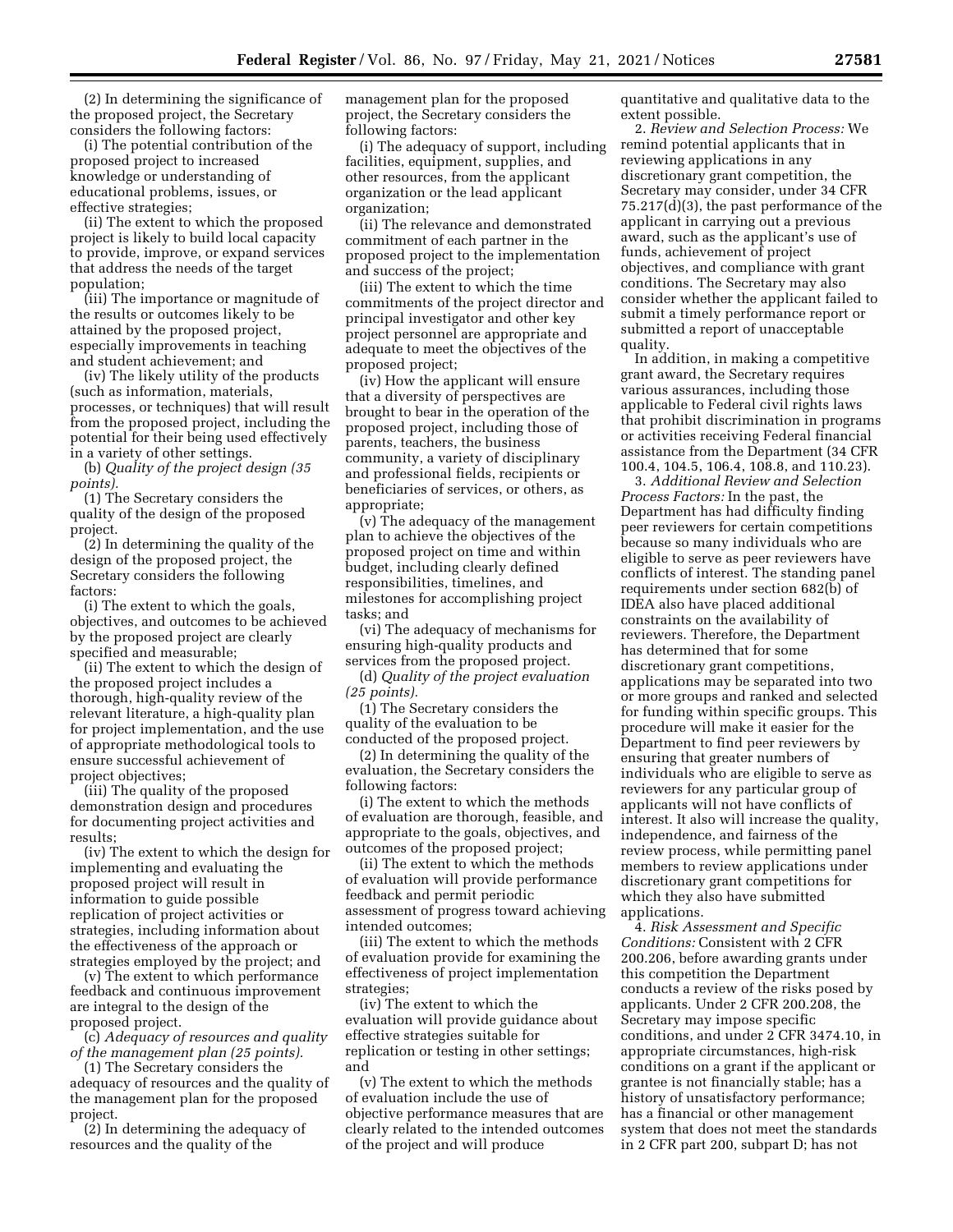fulfilled the conditions of a prior grant; or is otherwise not responsible.

5. *Integrity and Performance System:*  If you are selected under this competition to receive an award that over the course of the project period may exceed the simplified acquisition threshold (currently \$250,000), under 2 CFR 200.206(a)(2) we must make a judgment about your integrity, business ethics, and record of performance under Federal awards—that is, the risk posed by you as an applicant—before we make an award. In doing so, we must consider any information about you that is in the integrity and performance system (currently referred to as the Federal Awardee Performance and Integrity Information System (FAPIIS)), accessible through the System for Award Management. You may review and comment on any information about yourself that a Federal agency previously entered and that is currently in FAPIIS.

Please note that, if the total value of your currently active grants, cooperative agreements, and procurement contracts from the Federal Government exceeds \$10,000,000, the reporting requirements in 2 CFR part 200, Appendix XII, require you to report certain integrity information to FAPIIS semiannually. Please review the requirements in 2 CFR part 200, Appendix XII, if this grant plus all the other Federal funds you receive exceed \$10,000,000.

6. *In General:* In accordance with the Office of Management and Budget's guidance located at 2 CFR part 200, all applicable Federal laws, and relevant Executive guidance, the Department will review and consider applications for funding pursuant to this notice inviting applications in accordance with—

(a) Selecting recipients most likely to be successful in delivering results based on the program objectives through an objective process of evaluating Federal award applications (2 CFR 200.205);

(b) Prohibiting the purchase of certain telecommunication and video surveillance services or equipment in alignment with section 889 of the National Defense Authorization Act of 2019 (Pub. L. 115–232) (2 CFR 200.216);

(c) Providing a preference, to the extent permitted by law, to maximize use of goods, products, and materials produced in the United States (2 CFR 200.322); and

(d) Terminating agreements in whole or in part to the greatest extent authorized by law if an award no longer effectuates the program goals or agency priorities (2 CFR 200.340).

# **VI. Award Administration Information**

1. *Award Notices:* If your application is successful, we notify your U.S. Representative and U.S. Senators and send you a Grant Award Notification (GAN); or we may send you an email containing a link to access an electronic version of your GAN. We may notify you informally, also.

If your application is not evaluated or not selected for funding, we notify you.

2. *Administrative and National Policy Requirements:* We identify administrative and national policy requirements in the application package and reference these and other requirements in the *Applicable Regulations* section of this notice.

We reference the regulations outlining the terms and conditions of an award in the *Applicable Regulations* section of this notice and include these and other specific conditions in the GAN. The GAN also incorporates your approved application as part of your binding commitments under the grant.

3. *Open Licensing Requirements:*  Unless an exception applies, if you are awarded a grant under this competition, you will be required to openly license to the public grant deliverables created in whole, or in part, with Department grant funds. When the deliverable consists of modifications to pre-existing works, the license extends only to those modifications that can be separately identified and only to the extent that open licensing is permitted under the terms of any licenses or other legal restrictions on the use of pre-existing works. Additionally, a grantee that is awarded competitive grant funds must have a plan to disseminate these public grant deliverables. This dissemination plan can be developed and submitted after your application has been reviewed and selected for funding. For additional information on the open licensing requirements please refer to 2 CFR 3474.20.

4. *Reporting:* (a) If you apply for a grant under this competition, you must ensure that you have in place the necessary processes and systems to comply with the reporting requirements in 2 CFR part 170 should you receive funding under the competition. This does not apply if you have an exception under 2 CFR 170.110(b).

(b) At the end of your project period, you must submit a final performance report, including financial information, as directed by the Secretary. If you receive a multiyear award, you must submit an annual performance report that provides the most current performance and financial expenditure information as directed by the Secretary under 34 CFR 75.118. The Secretary may also require more frequent performance reports under 34 CFR 75.720(c). For specific requirements on reporting, please go to *[www.ed.gov/](http://www.ed.gov/fund/grant/apply/appforms/appforms.html) [fund/grant/apply/appforms/](http://www.ed.gov/fund/grant/apply/appforms/appforms.html) [appforms.html.](http://www.ed.gov/fund/grant/apply/appforms/appforms.html)* 

(c) Under 34 CFR 75.250(b), the Secretary may provide a grantee with additional funding for data collection, analysis, and reporting. In this case the Secretary establishes a data collection period.

5. *Performance Measures:* For the purposes of the Government Performance and Results Act of 1993 (GPRA) and reporting under 34 CFR 75.110, we have established a set of performance measures, including longterm measures, that are designed to yield information on various aspects of the effectiveness and quality of the Model Demonstration Projects to Improve Services and Results for Infants, Toddlers, and Children with Disabilities under the Technical Assistance and Dissemination to Improve Services and Results for Children With Disabilities program. These measures are—

• *Current Program Performance Measure:* The percentage of effective evidence-based program models developed by model demonstration projects that are promoted to States and their partners through the Technical Assistance and Dissemination Network; and

• *Pilot Program Performance Measure:* The percentage of effective program models developed by model demonstration projects that are sustained beyond the life of the model demonstration project.

The current program performance measure and the pilot program performance measure apply to projects funded under this competition, and grantees are required to submit data on these measures as directed by OSEP.

Grantees will be required to report information on their project's performance in annual and final performance reports to the Department (34 CFR 75.590).

6. *Continuation Awards:* In making a continuation award under 34 CFR 75.253, the Secretary considers, among other things: whether a grantee has made substantial progress in achieving the goals and objectives of the project; whether the grantee has expended funds in a manner that is consistent with its approved application and budget; and, if the Secretary has established performance measurement requirements, whether the grantee has made substantial progress in achieving